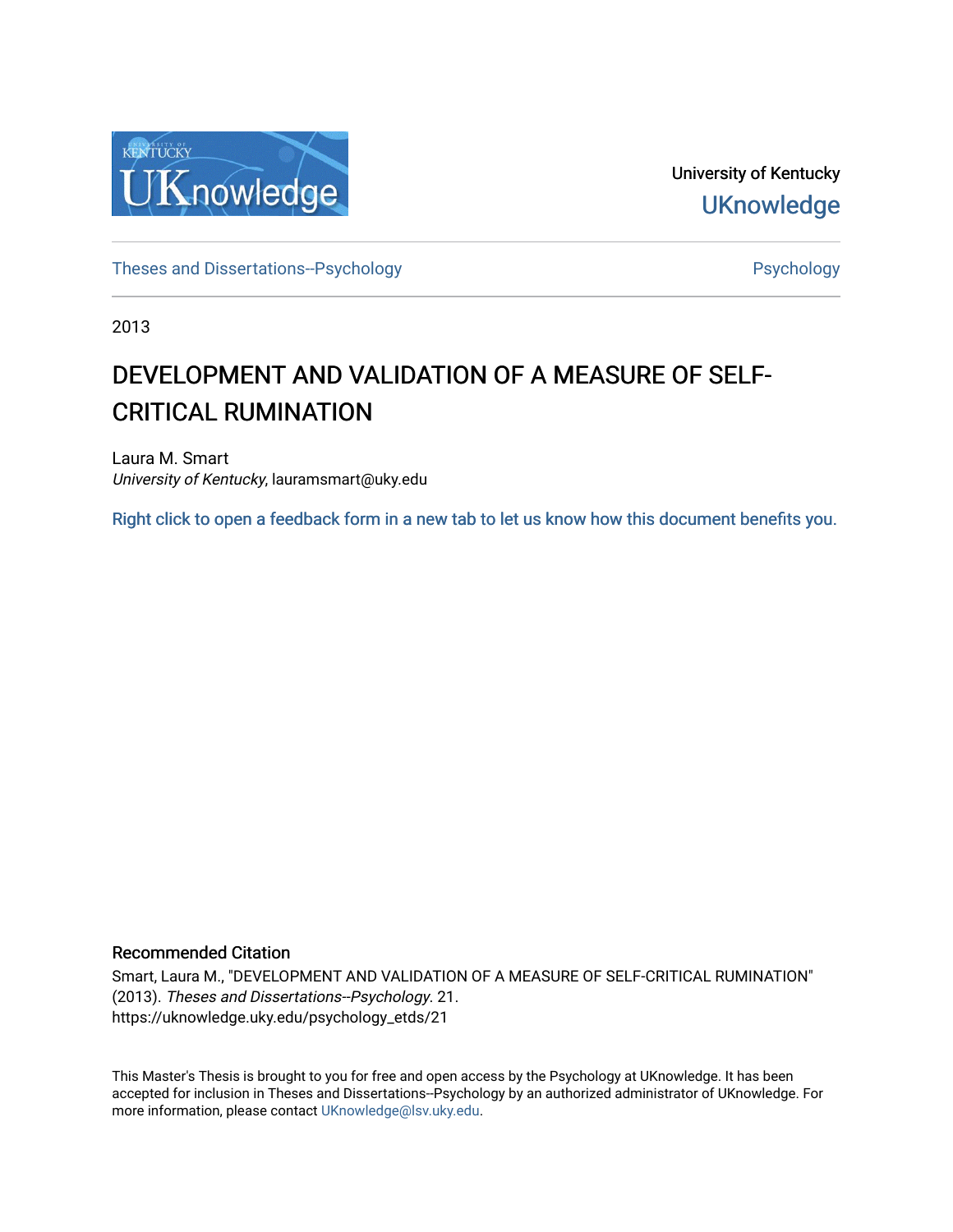# STUDENT AGREEMENT:

I represent that my thesis or dissertation and abstract are my original work. Proper attribution has been given to all outside sources. I understand that I am solely responsible for obtaining any needed copyright permissions. I have obtained and attached hereto needed written permission statements(s) from the owner(s) of each third-party copyrighted matter to be included in my work, allowing electronic distribution (if such use is not permitted by the fair use doctrine).

I hereby grant to The University of Kentucky and its agents the non-exclusive license to archive and make accessible my work in whole or in part in all forms of media, now or hereafter known. I agree that the document mentioned above may be made available immediately for worldwide access unless a preapproved embargo applies.

I retain all other ownership rights to the copyright of my work. I also retain the right to use in future works (such as articles or books) all or part of my work. I understand that I am free to register the copyright to my work.

# REVIEW, APPROVAL AND ACCEPTANCE

The document mentioned above has been reviewed and accepted by the student's advisor, on behalf of the advisory committee, and by the Director of Graduate Studies (DGS), on behalf of the program; we verify that this is the final, approved version of the student's dissertation including all changes required by the advisory committee. The undersigned agree to abide by the statements above.

> Laura M. Smart, Student Dr. Ruth A. Baer, Major Professor Dr. David T. R. Berry, Director of Graduate Studies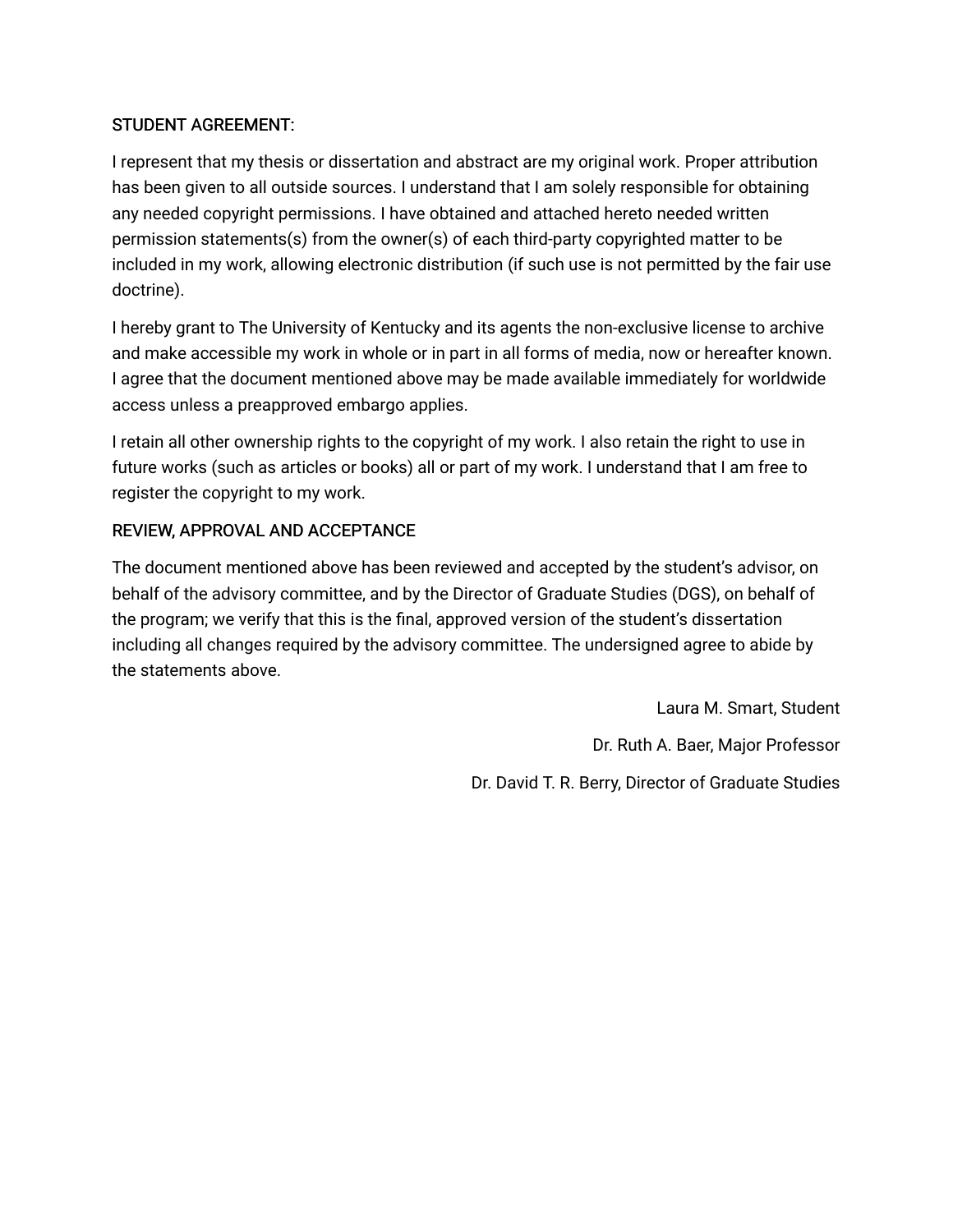# DEVELOPMENT AND VALIDATION OF A MEASURE OF SELF-CRITICAL RUMINATION

Thesis

A thesis submitted in partial fulfillment of the requirements for the degree of Master of Sciences in the College of Arts and Sciences at the University of Kentucky

By

Laura M. Smart

Lexington, Kentucky

Director: Dr. Ruth A. Baer, Professor of Psychology

Lexington, Kentucky

2013

Copyright © Laura M. Smart 2013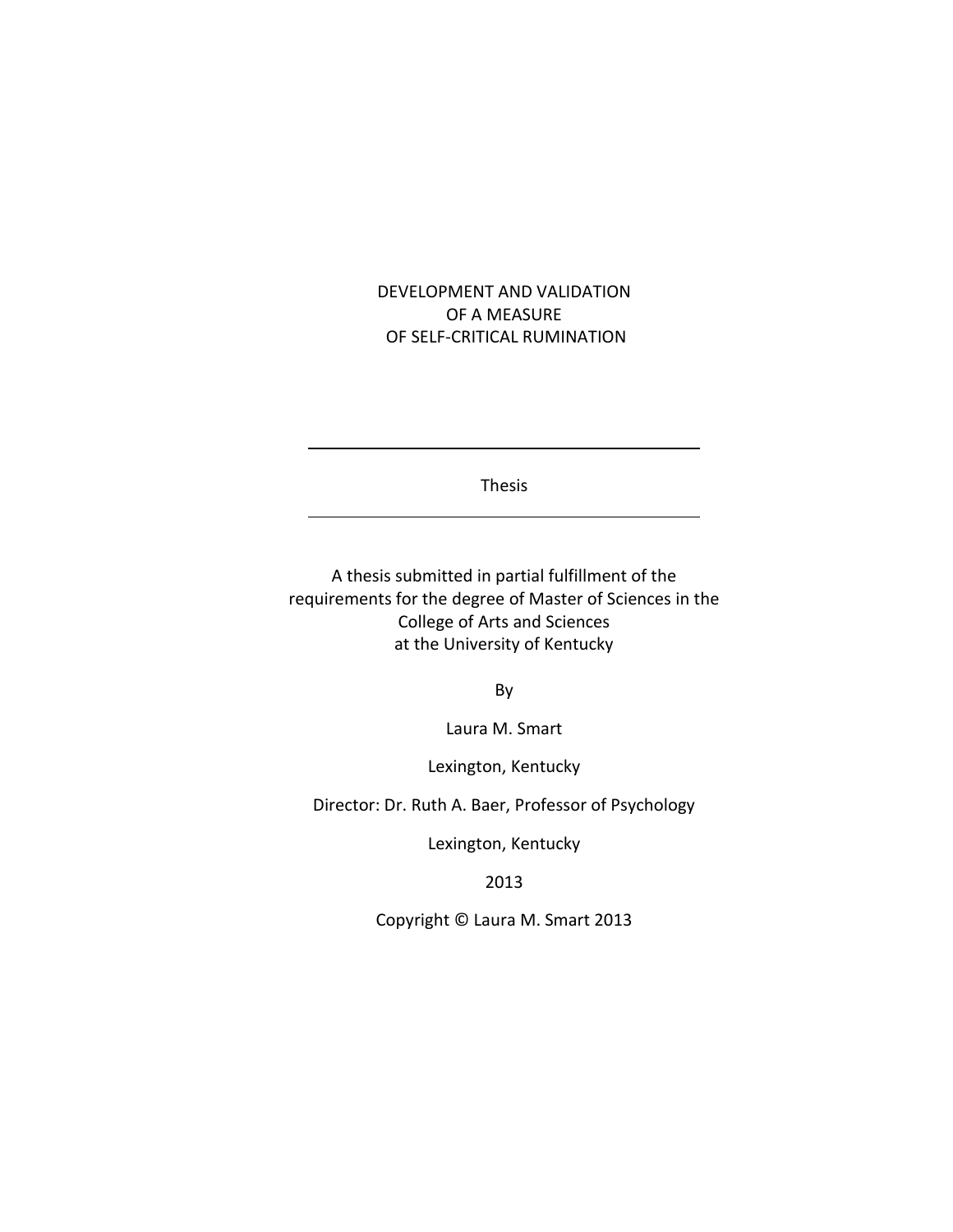Abstract of Thesis

# SHAME AND BORDERLINE PERSONALITY FEATURES: THE POTENTIAL MEDIATING ROLE OF ANGER AND ANGER RUMINATION

Shame and self-criticism are closely related constructs that have strong associations with many forms of psychopathology as well as general psychological distress. Rumination is a maladaptive form of repetitive thinking that is associated with a number of psychological disorders. Although measures of many different types of rumination (e.g. depressive rumination, angry rumination) have been developed, none assess selfcritical rumination. The purpose of the present study, therefore, was to develop a measure of self-critical rumination. An initial pool of items for the Self-Critical Rumination Scale (SCRS) was developed by adapting existing rumination measures and through a writing task administered to both student and clinical samples. Following an evaluation of content validity, a total of 24 items remained in the item pool. These items were then administered to a large sample of undergraduates along with measures of related constructs. Psychometric properties of the Self-Critical Rumination Scale (SCRS) were examined including internal consistency, factor structure, and convergent and discriminant relationships with related constructs. Regression analyses were then performed in which scores on the SCRS were used to predict several different indicators of psychological distress. The SCRS significantly predicted symptoms of borderline personality disorder and overall general distress.

Keywords: Rumination, Shame, Self-Criticism

Laura M. Smart

April 18, 2013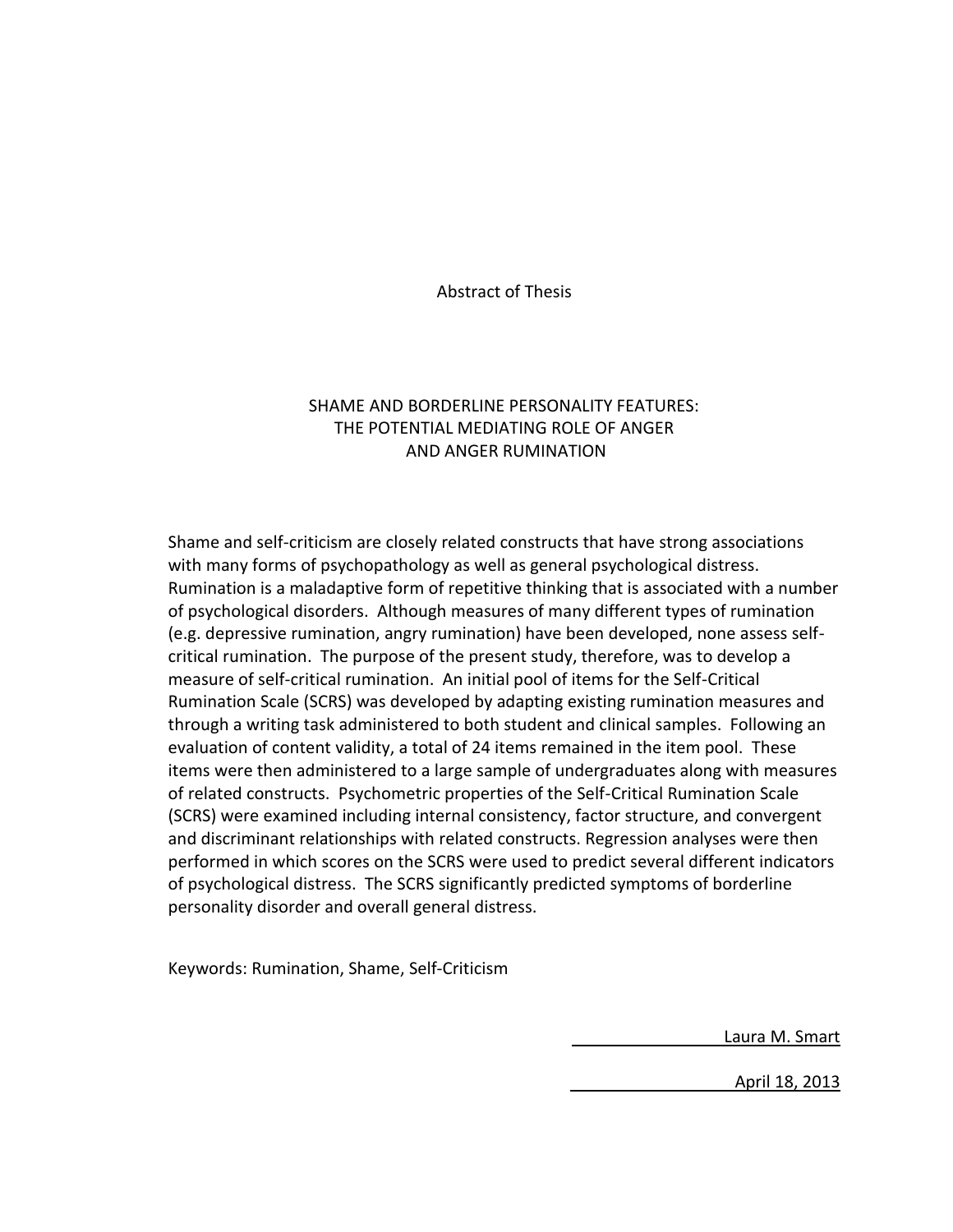DEVELOPMENT AND VALIDATION OF A MEASURE OF SELF-CRITICAL RUMINATION

By

Laura M. Smart

Ruth A. Baer

Director of Thesis

 David T. R. Berry Director of Graduate Studies

April 18, 2013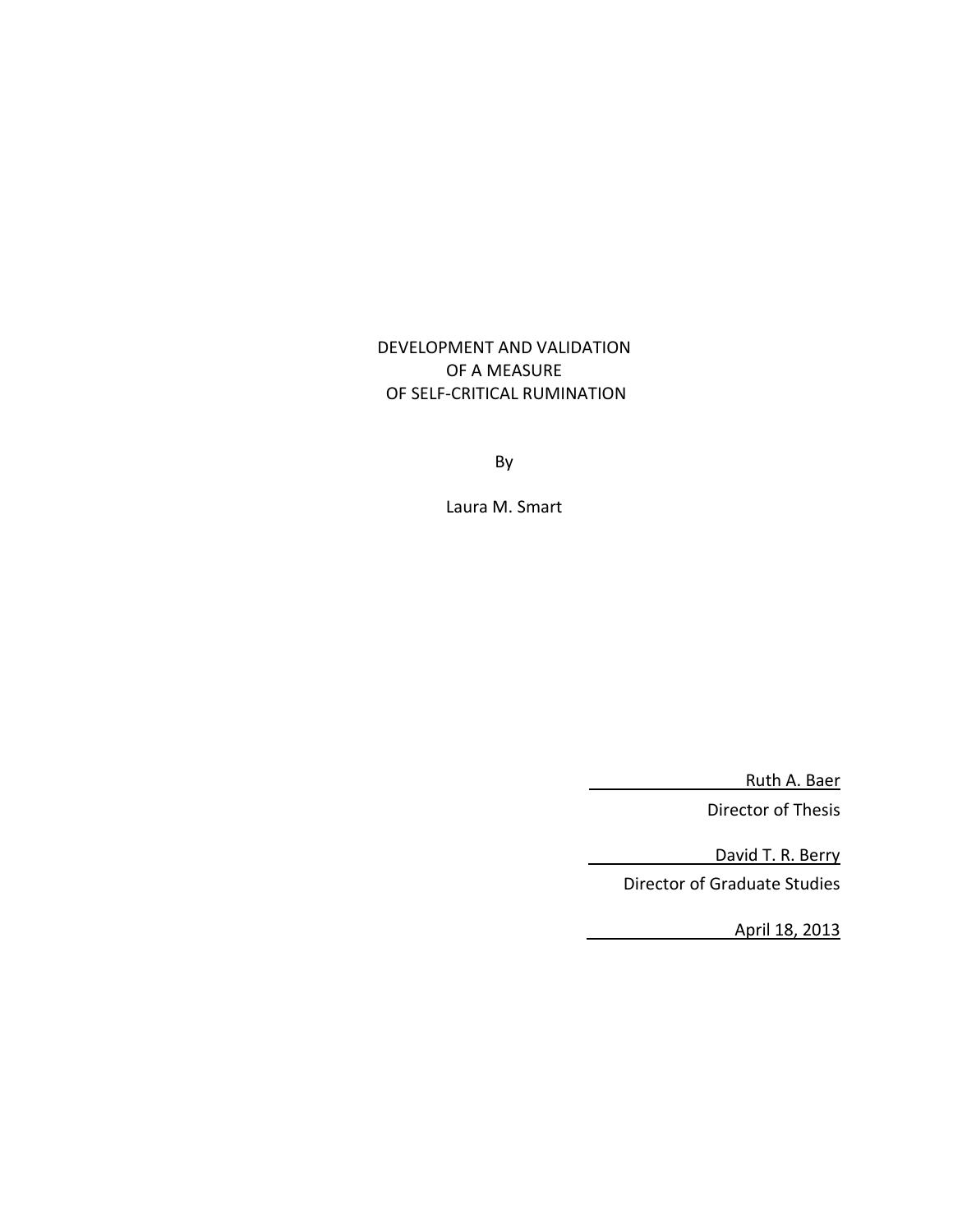For Josh, for everything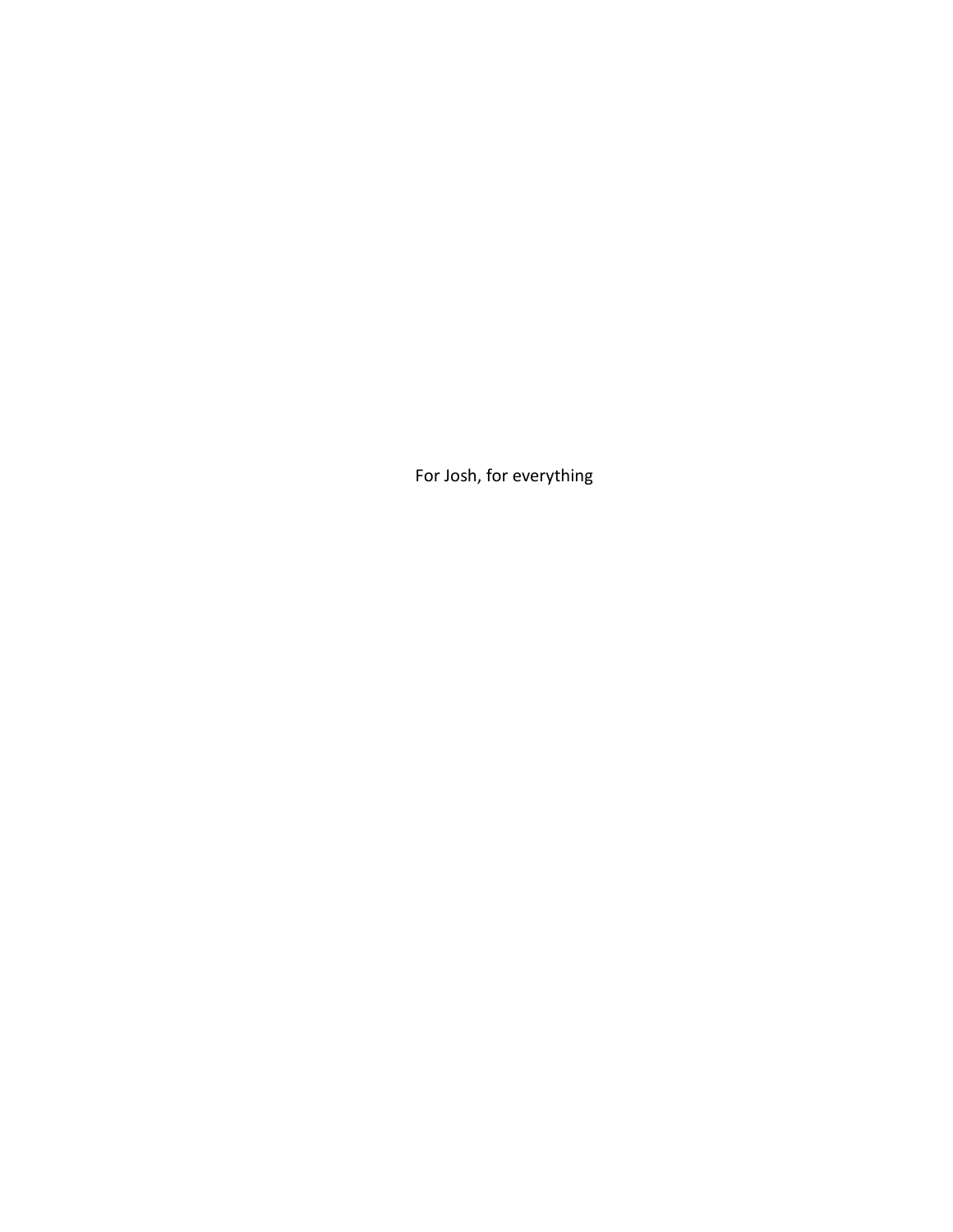# Acknowledgment

<span id="page-6-0"></span>First, I would like to thank my advisor, Dr. Ruth Baer, for all of her guidance on this project. I would also like to thank Drs. Greg Smith and Tom Widiger for serving on my committee and for my undergraduate research assistants who assisted me with the project. Finally, I would like to thank my parents for supporting me as well as my education and for teaching me that with dedication anything is possible.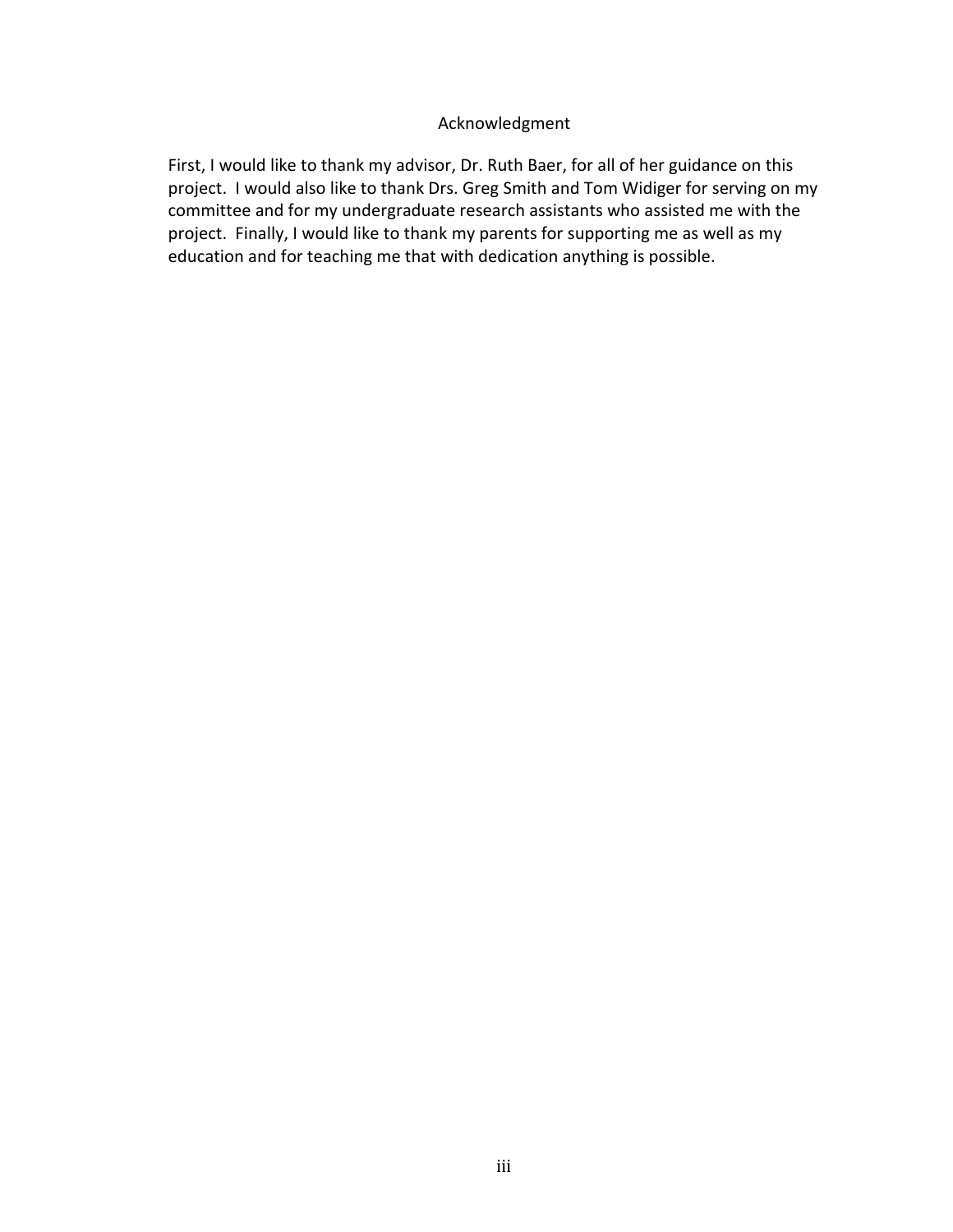# Table of Contents

| Chapter 1: Development and Validation of a Measure of Self-Critical Rumination  1 |  |
|-----------------------------------------------------------------------------------|--|
|                                                                                   |  |
|                                                                                   |  |
|                                                                                   |  |
|                                                                                   |  |
|                                                                                   |  |
|                                                                                   |  |
| Chapter 3: Factor Structure, Internal Consistency, and Relationships with Related |  |
|                                                                                   |  |
|                                                                                   |  |
|                                                                                   |  |
|                                                                                   |  |
|                                                                                   |  |
|                                                                                   |  |
|                                                                                   |  |
|                                                                                   |  |
|                                                                                   |  |
|                                                                                   |  |
|                                                                                   |  |
|                                                                                   |  |
|                                                                                   |  |
|                                                                                   |  |
|                                                                                   |  |
|                                                                                   |  |
|                                                                                   |  |
|                                                                                   |  |
|                                                                                   |  |
|                                                                                   |  |
|                                                                                   |  |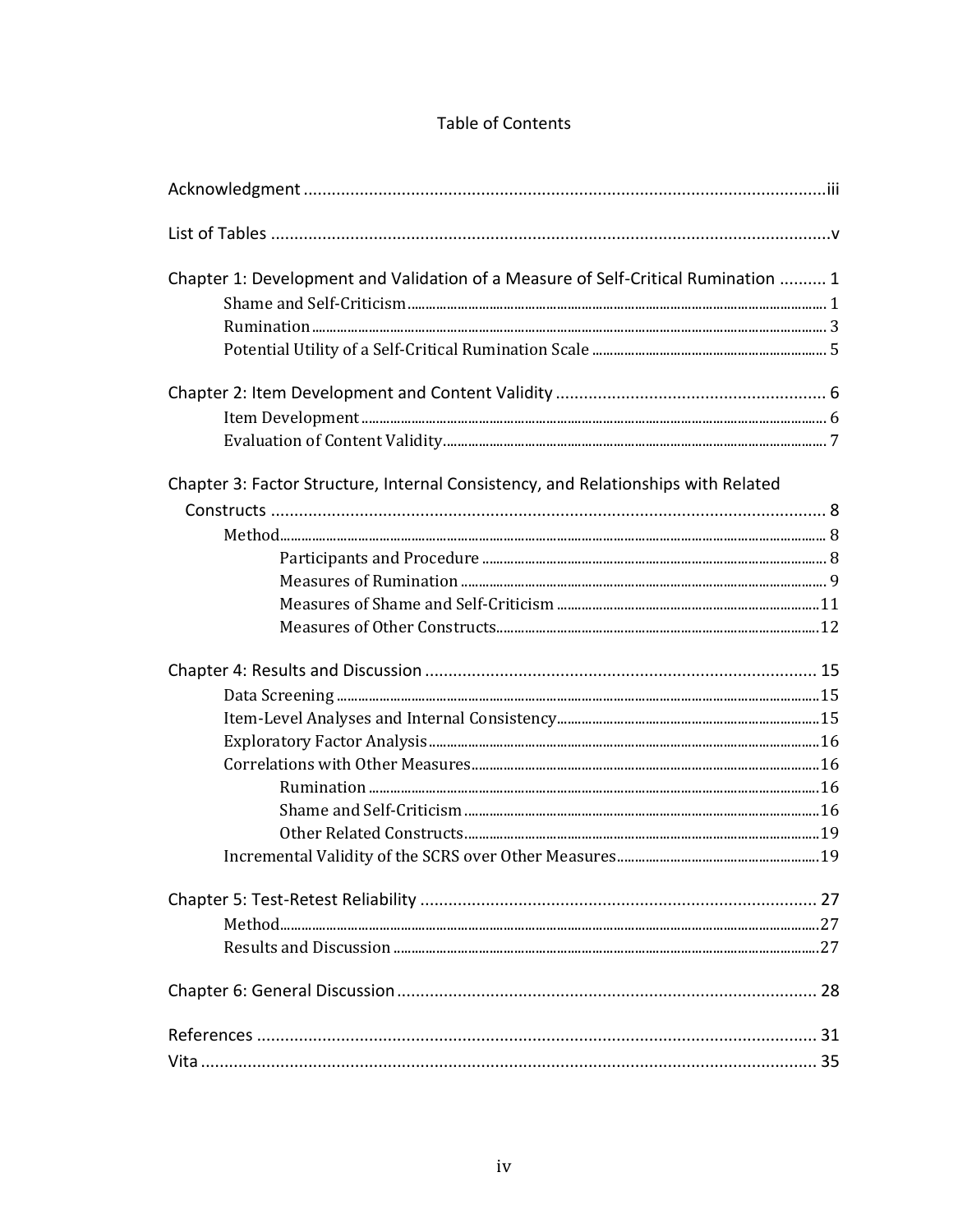# List of Tables

<span id="page-8-0"></span>

| Table 4.1, Item Content and Factor Structure of the Self-Critical Rumination Scale (SCRS) |
|-------------------------------------------------------------------------------------------|
|                                                                                           |
| Table 4.2, Relationships between the SCRS and Related Constructs 18                       |
| Table 4.3, Hierarchical Regression Analyses Showing Prediction of General Distress by     |
|                                                                                           |
| Table 4.4, Hierarchical Regression Analyses Showing Prediction of General Distress by     |
|                                                                                           |
| Table 4.5, Hierarchical Regression Analyses Showing Prediction of Borderline Personality  |
|                                                                                           |
| Table 4.6, Hierarchical Regression Analyses Showing Prediction of Borderline Personality  |
|                                                                                           |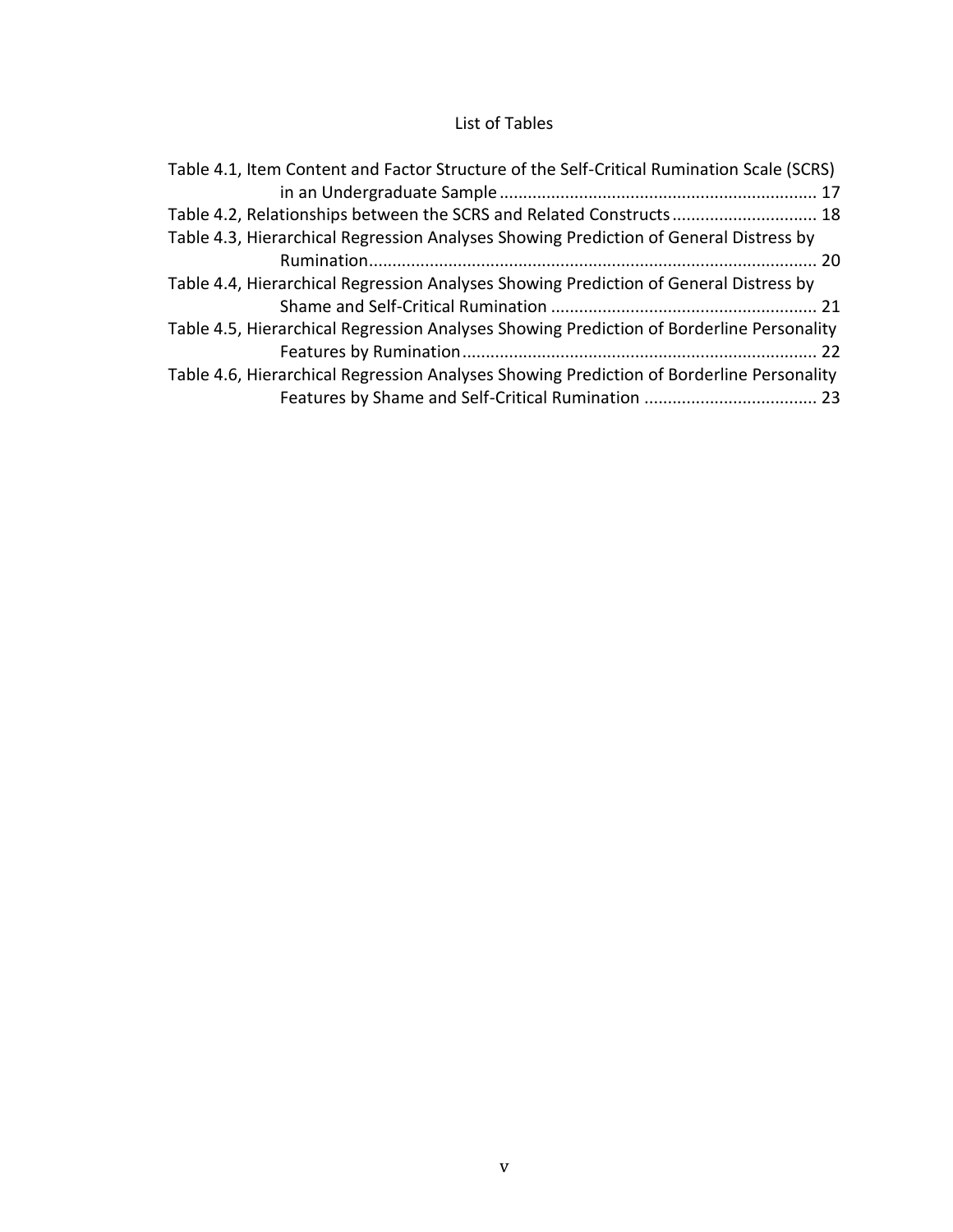<span id="page-9-0"></span>Chapter 1: Development and Validation of a Measure of Self-Critical Rumination

Shame and self-criticism are closely related constructs that have strong associations with many forms of psychopathology. Rumination is a maladaptive form of repetitive thinking about negative emotions and problematic situations that is also associated with many psychological disorders. Although shame and self-criticism can become the focus of rumination, no measures of self-critical rumination are available. Most of the existing research on rumination as it relates to shame and self-criticism has relied on measures of depressive rumination. These measures focus heavily on symptoms of depression and sadness, rather than on shame and self-criticism per se. Although many people with shame and self-criticism are also depressed, some are not, and measures of depressive rumination may not capture the nature of their repetitive thinking. The purpose of the present study, therefore, was to develop a measure of selfcritical rumination.

### <span id="page-9-1"></span>*Shame and Self-Criticism*

The tendency to feel shame and think critically about oneself is a ubiquitous part of human nature. Despite colloquial use of the word to refer to any negative selfconscious emotion, shame is distinct and specific. It is an intense, negative emotion that involves feelings of inferiority and self-consciousness (Tangney, Miller, Flicker, & Barlow, 1996). Shame, like guilt and embarrassment, falls under the umbrella of what are termed the "self-conscious emotions". Positive self-referential emotions such as pride also fall in this category (Tracey & Robins, 2004).

Trait shame, or shame-proneness, is the tendency to feel shame readily and across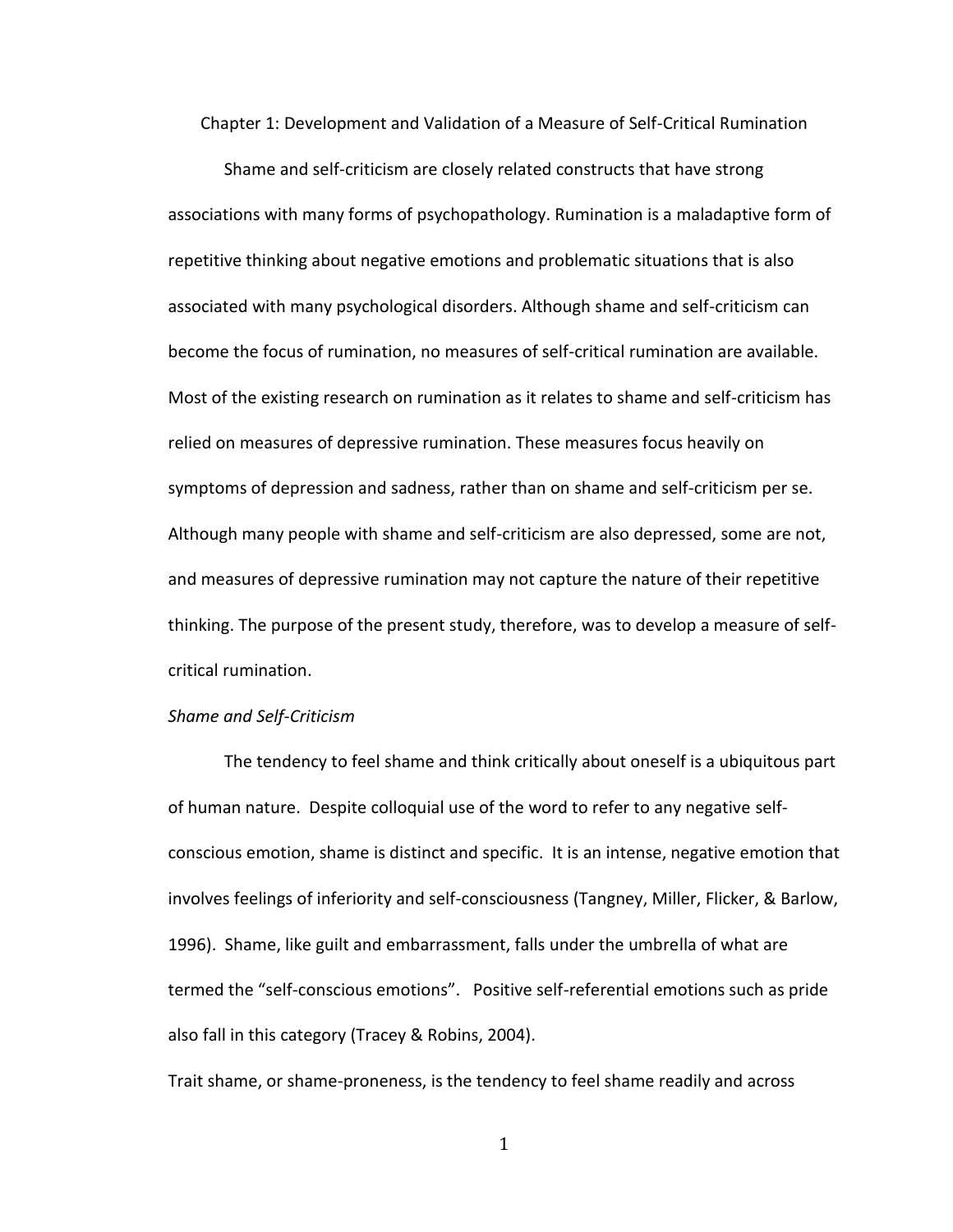many situations. It can be contrasted with state shame which is transient and situationspecific. Shame-proneness has been the focus of most of the research in this area. It has been theorized that shame-proneness consists of two components. The first, external shame, concerns the thoughts and feelings about how others view oneself. The second, internal shame, concerns one's own thoughts and feelings about oneself (Gilbert, 2010). Both internal and external shame are characterized by self-criticism (Gilbert & Proctor, 2006; Harman & Lee, 2010), or thoughts marked by selfconsciousness, shame, and inferiority. Self-critical thoughts devalue the self and are highly related to shame-proneness (Gilbert & Miles, 2000)**.**

Shame and self-criticism are associated with a number of negative outcomes including several specific psychological disorders as well as psychological distress in general. For instance, individuals who are more prone to experience shame and selfcriticism are also more prone to develop depression (Allan, Gilbert, & Goss, 1994; Kim, Thibodeau, & Jorgensen, 2011) and anxiety (Fergus, Valentiner, McGrath, & Jencius, 2010). They are also more likely to develop posttraumatic stress disorder symptoms and somatization symptoms than those low on these traits (Pineles, Street, Koenen, & 2006).

Shame has also been associated with non-suicidal self-injury and suicidal ideation. Hooley, Ho, Slater, and Lockshin (2010) observed that self-critical beliefs were related to having a history of self-harming behaviors. Shame is also associated with suicidal ideation after controlling for depression (Lester, 1998). O'Connor and Noyce (2008) demonstrated that self-criticism was associated with more frequent and severe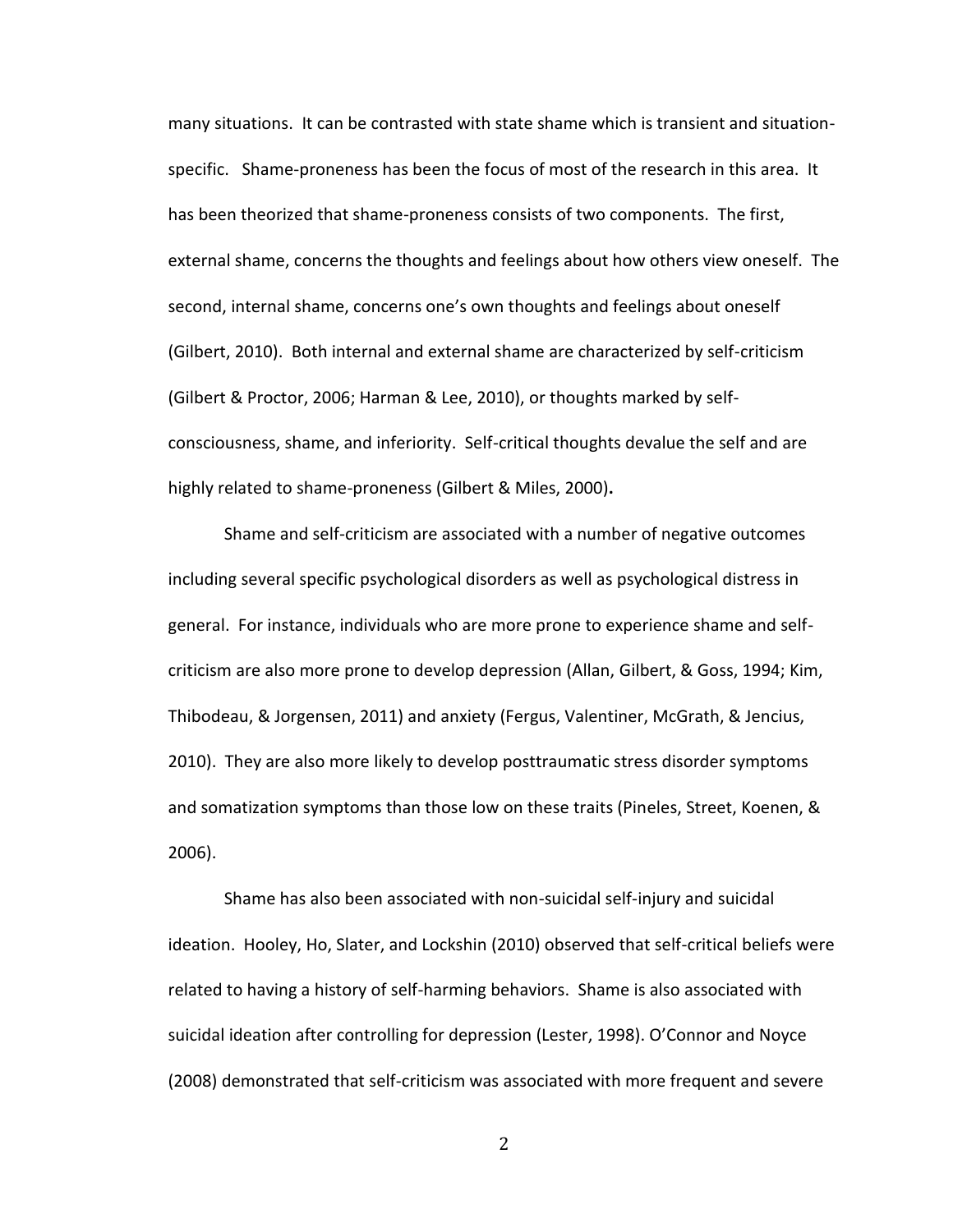suicidal ideation. However, they also demonstrated that rumination fully mediated this relationship indicating that rumination is a key mechanism in the relationship between self-criticism and suicidal ideation.

Shame has also been implicated in borderline personality disorder (BPD). Brown, Linehan, Comtois, Murray, and Chapman (2009) demonstrated that shame predicts selfinjurious behaviors in a 12 month longitudinal study of women with BPD. Rüsch et al. (2007) assessed both state and trait shame using implicit and explicit measures in women who had either BPD or social phobia and healthy controls. They found that women with BPD scored higher on each of these shame-related constructs than the healthy controls and the women with social phobia. In response to negative affect inductions, individuals with BPD also exhibit higher levels of shame than individuals with major depressive disorder or healthy controls (Jacob, Hellstern, Ower, Pillmann, Scheel, Rüsch, & Lieb, 2009). It has even been suggested that BPD could be re-conceptualized as an overwhelming shame response (Crowe 2004).

#### <span id="page-11-0"></span>*Rumination*

Rumination is generally considered a maladaptive, repetitive thinking style (Nolen-Hoeksema, Wisco, & Lyubomirsky, 2008). It is related to a range of psychopathology (Aldao, Nolen-Hoesksema, & Schweizer, 2010). Response styles theory (Nolen-Hoesksema, 1991) was developed to explain the relationship between rumination and depression and posits that individuals who focus their attention on their depressive symptoms will be depressed longer than those who do not ruminate on these symptoms. Congruent with the theory, rumination has been shown to intensify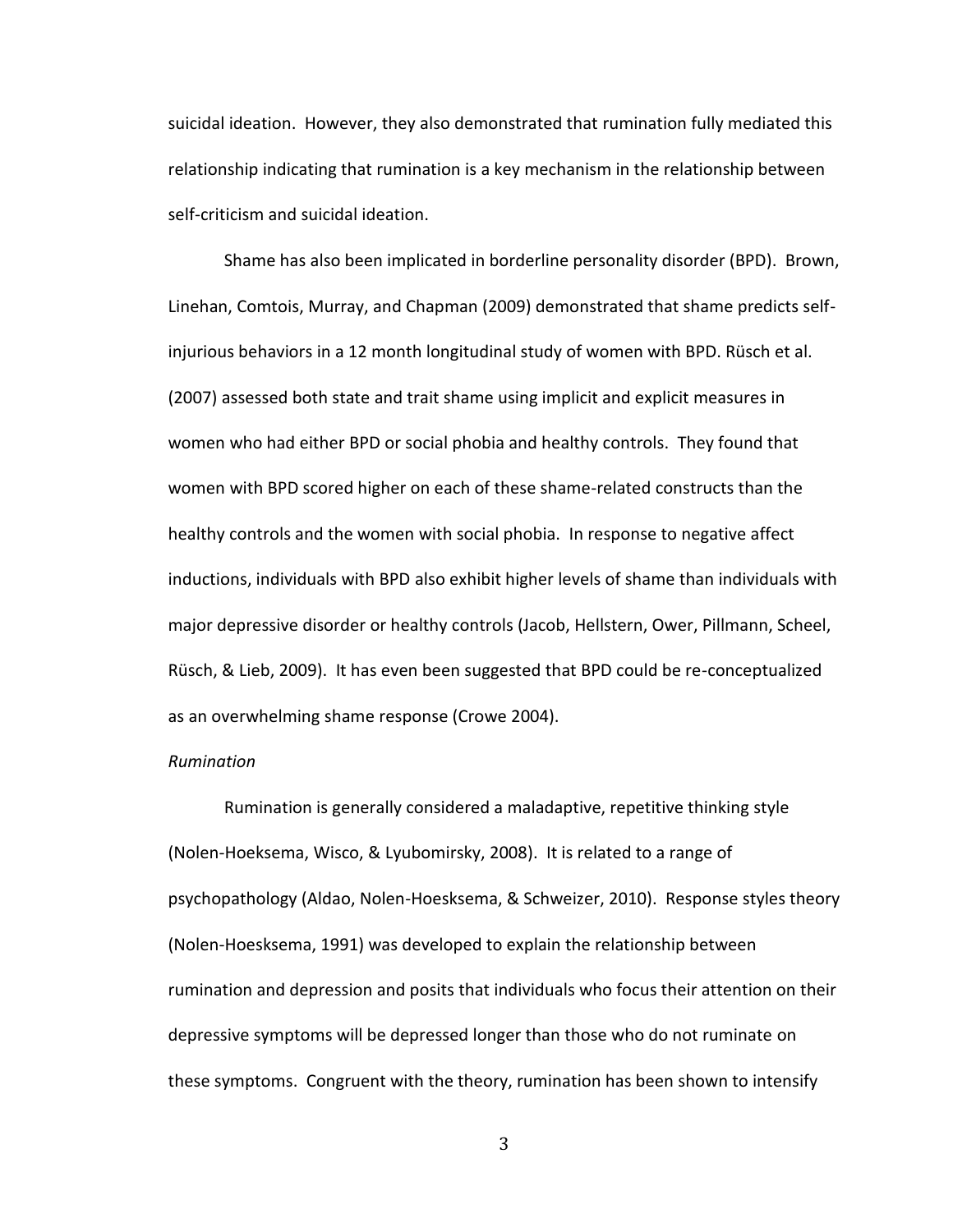the effects of negative cognitions (Ciesla & Roberts, 2007) and has been shown to be a risk factor for dysphoria (Roberts, Gilboa, & Gotlib, 1998).

While most of the literature has focused on depressive rumination, a number of different types of rumination have been described and each has been shown to be important in the conceptualization of psychopathology. For instance, anger rumination, or the tendency to ruminate about anger, has shown to be uniquely related to BPD. Baer and Sauer (2011) found that anger rumination accounted for variance in BPD features above and beyond trait anger and depressive rumination. Anger rumination also has been shown to increase feelings of anger (Rusting & Nolen-Hoeksema, 1998) and aggressive behavior (Bushman, Bonacci, Pederson, Vasquesz, & Miller, 2005). Anxiety can also become the focus of rumination. Anxious rumination involves repetitive thinking about an anxious state (Rector, Antony Laposa, Kocovski, & Swinton, 2008). Because the focus of this type of rumination is the anxiety itself, it is distinct from worry which focuses on external events (such as relationships, work, or finances). Anxious rumination has been shown to predict severity of current anxiety even after accounting for worry and depressive rumination (Rector et al., 2008). It is also related to BPD features and general psychological distress (Upton, Peters, Eisenlohr-Moul, & Baer, under review).

Rumination about interpersonal offenses involves repetitive thinking about how one has been hurt or offended by another (Wade, Vogel, Liao, & Goldman, 2008). It has been shown to be related to depression, general psychological distress, anger, hostility, and difficulties forgiving others (Wade et al., 2008). Ruminating about social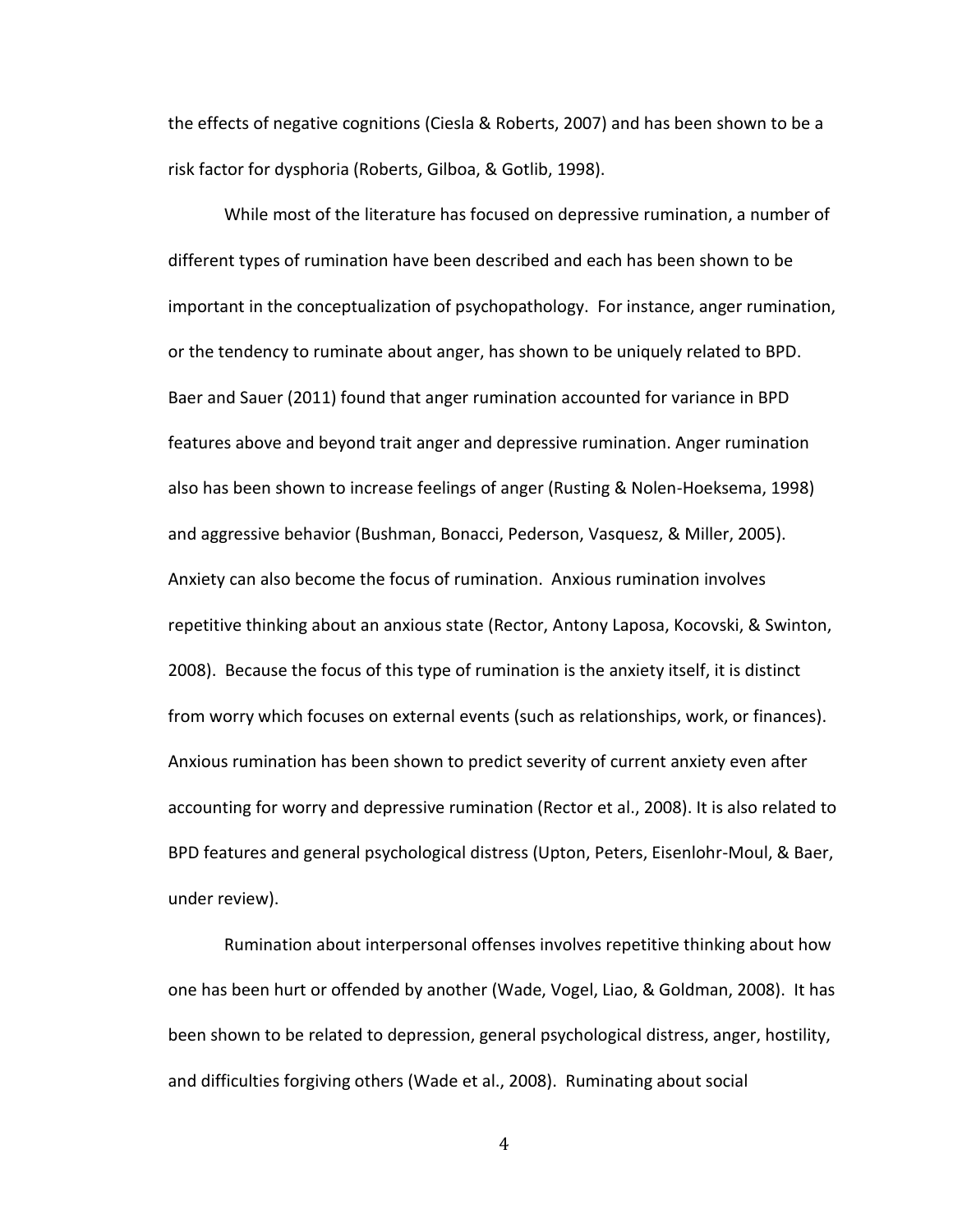interactions, also known as post-event processing, involves repetitive thinking about uncomfortable social interactions and one's perceived inadequacy during those interactions and is related to depression and anxiety (McEvoy, Mahoney, & Moulds, 2010) and BPD features (Upton et al., under review). In individuals with social anxiety, post-event processing is related to recalling negative, self-referential information after social interactions (Mellings & Alden, 2000).

### <span id="page-13-0"></span>*Potential Utility of a Self-Critical Rumination Scale*

Like depression, anxiety, or social interactions, shame can also become the focus of rumination (Cheung, Gilbert, & Irons, 2004). Gilbert and Procter (2006, p.354) assert that shame "can easily pull individuals into a ruminative self-critical style, increasing vulnerability to a range of difficulties." Despite the theoretical importance of self-critical rumination, there are no existing measures of the construct. Measures of shame and self-criticism (e.g. The Levels of Self-Criticism Scale; Thompson & Zuroff, 2004) fail to capture the prolonged and repetitive quality of ruminative thoughts, while measures of rumination do not cover self-critical content. Therefore, the purpose of the present study is to develop a self-report measure of self-critical rumination.

Copyright © Laura M. Smart 2013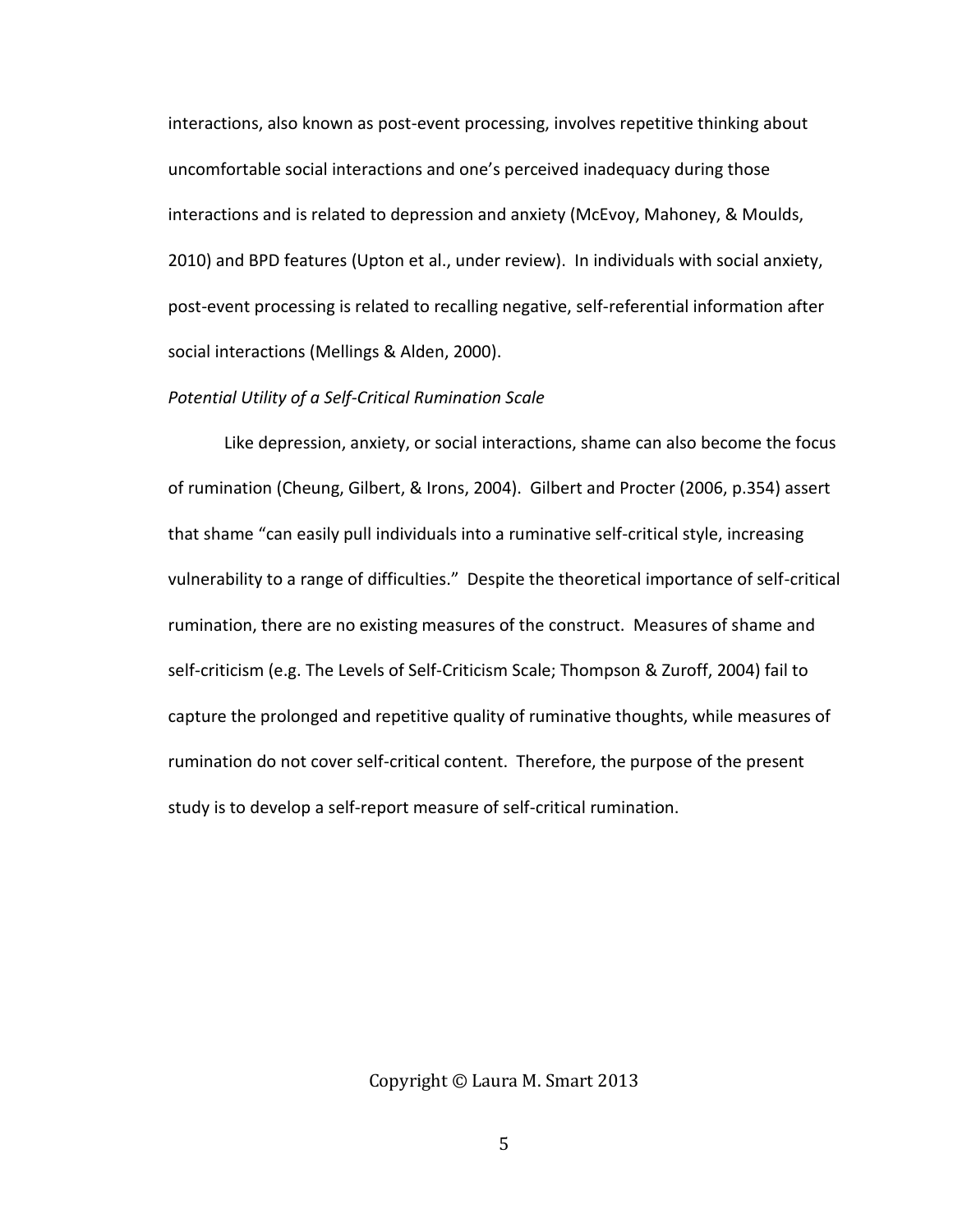#### Chapter 2: Item Development and Content Validity

#### <span id="page-14-1"></span><span id="page-14-0"></span>*Item Development*

Three methods were used to develop an initial pool of items for the Self-Critical Rumination Scale (SCRS). First, existing measures of other types of rumination were examined to identify items that could be adapted for use in the SCRS. For example, the Rumination on Interpersonal Offenses Scale (described in more detail below) includes items such as, "When I have been hurt or offended, I can't stop thinking about how I was wronged by this person." An item for the SCRS adapted from this scale is, "When I have made a mistake, I can't stop thinking about how stupid I was."

Second, a sample of undergraduate students (n = 25) were asked to complete an open-ended writing task with the following instructions:

We are interested in the types of thoughts that go through people's minds when they are criticizing themselves. Please think of a time when you were feeling critical of yourself. You might have made a mistake or done something you thought was embarrassing, stupid, wrong, or foolish. Or you might have been feeling critical of an aspect of yourself, such as your appearance, intelligence, or likeability. Please write down the selfcritical thoughts that went through your mind when this happened.

An example of an item developed using this method is "I spend a lot of time wishing I were different."

Third, a sample of adults receiving outpatient treatment at the Harris Psychological Services Center (PSC; n = 13) were provided the same open-ended writing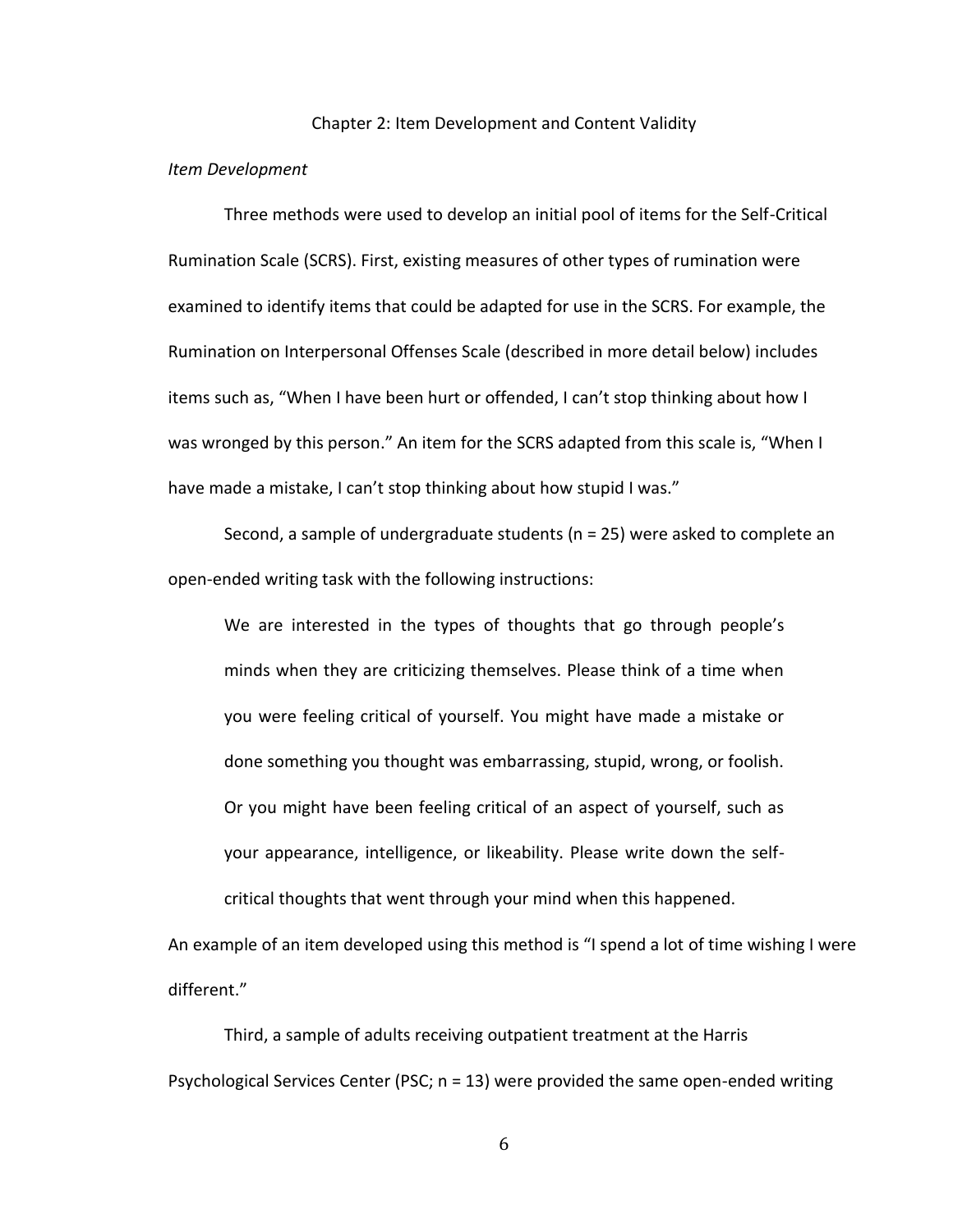task. Many clients at this treatment center have high levels of anxiety and depression, which are associated with self-criticism. Inclusion of this sample allowed for better representation of the high end of the distribution of self-criticism. An example of an item developed using this method is "I often think about what a failure I am." A total of 39 items were written using these methods.

#### <span id="page-15-0"></span>*Evaluation of Content Validity*

Content validity of the initial set of items was evaluated with a rating task. Raters were four advanced doctoral students in clinical psychology. They were provided with a written explanation of the nature of rumination in general and self-critical rumination in particular. They were then given a list of items in random order that included the 39 new items, 10 items measuring general rumination, 15 items measuring depressive and anger rumination, and 15 items measuring shame and guilt. They were asked to sort these into three categories: items assessing self-critical rumination, items assessing other forms of rumination, and items assessing shame or guilt but not rumination. Next, they were asked to rate each of the proposed new SCRS items for clarity and for how well it reflects the construct of self-critical rumination, using a 4-point scale  $(1 = not$  at all, 4 = very well). Items that were misclassified by two or more raters were eliminated (n = 13), as well as items that received means ratings less than 3.0 on either of the 4 point ratings (n = 2) leaving 24 items in the item pool. The 24 remaining items averaged 3.77 on this scale indicating that on average raters believed that the items represented self-critical rumination clearly.

Copyright © Laura M. Smart 2013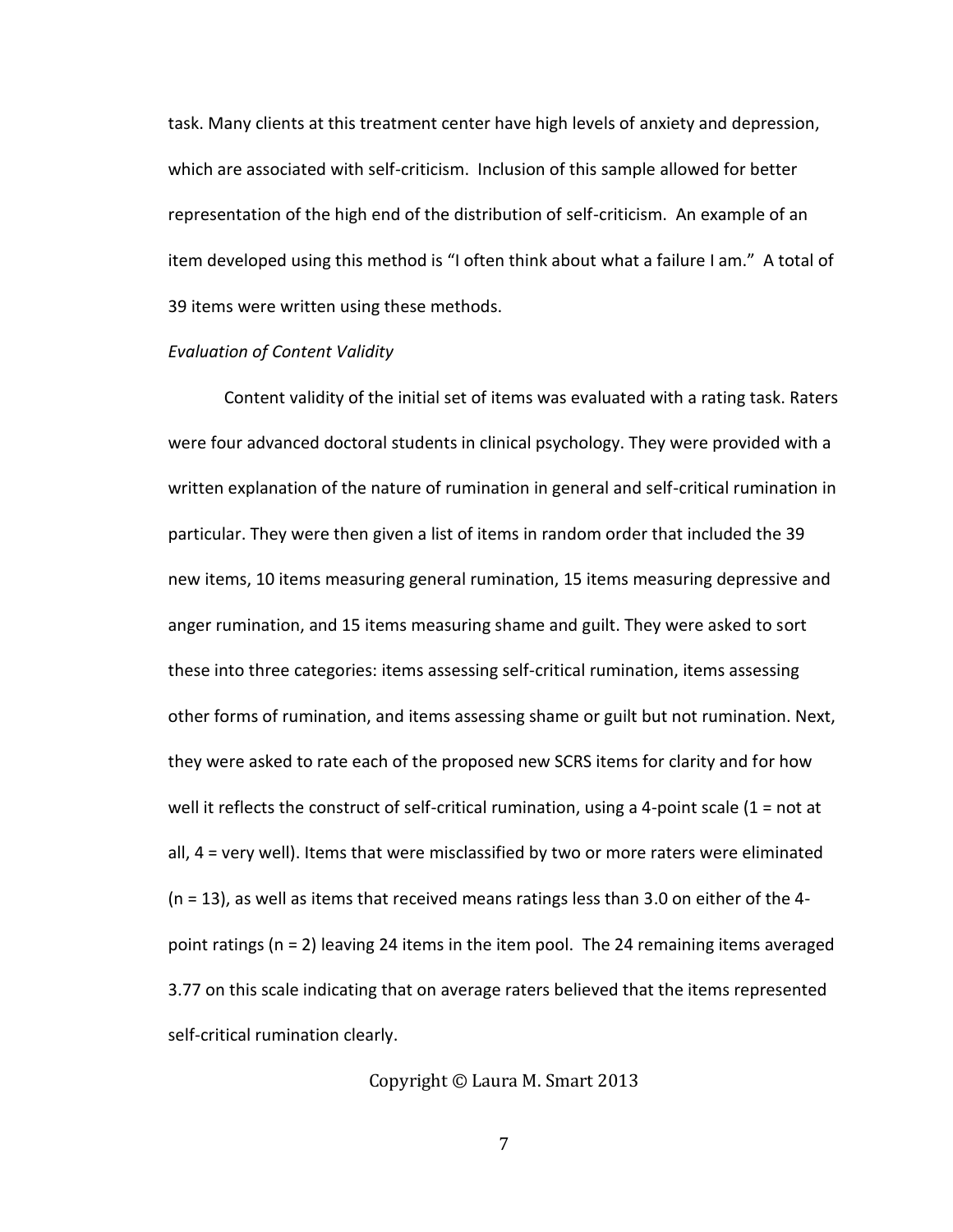<span id="page-16-0"></span>Chapter 3: Factor Structure, Internal Consistency, and Relationships with Related **Constructs** 

## <span id="page-16-1"></span>*Method*

<span id="page-16-2"></span>*Participants and Procedure.* Participants in the study were 510 undergraduate students enrolled in introductory psychology courses at the University of Kentucky. Participants completed an online survey for course credit including demographic questions and all of the measures listed below (see Measures). Following data screening procedures (detailed in the Results section), a final sample of 392 was used for all analyses. Participants ranged in age from 18-30 years (*M* = 19.00, *SD* = 1.46). The sample was predominately female (52.3%) and European American (72.2%). In order to ensure that a range of individuals who experience self-critical thoughts were represented in the sample, email invitations to participate in the study were sent to students who scored within the top 25% of all participants enrolled in introductory psychology courses on a prior administration of a measure self-criticism (Levels of Self Critcism Scale [LOSC]; Thompson & Zuroff, 2004) included in a packet of screening measures administered at the beginning of the semester to identify participants for numerous studies in the psychology department. The LOSC measures both comparative self-criticism (e.g. "I fear that if people get to know me too well, they will not respect me.") and internalized self-criticism (e.g. "Failure is a very painful experience for me."). Participants are asked to rate each item on a 7 point Likert scale from "not at all" to "very well." The LOSC demonstrated excellent internal consistency in the present sample ( $α=0.90$ ).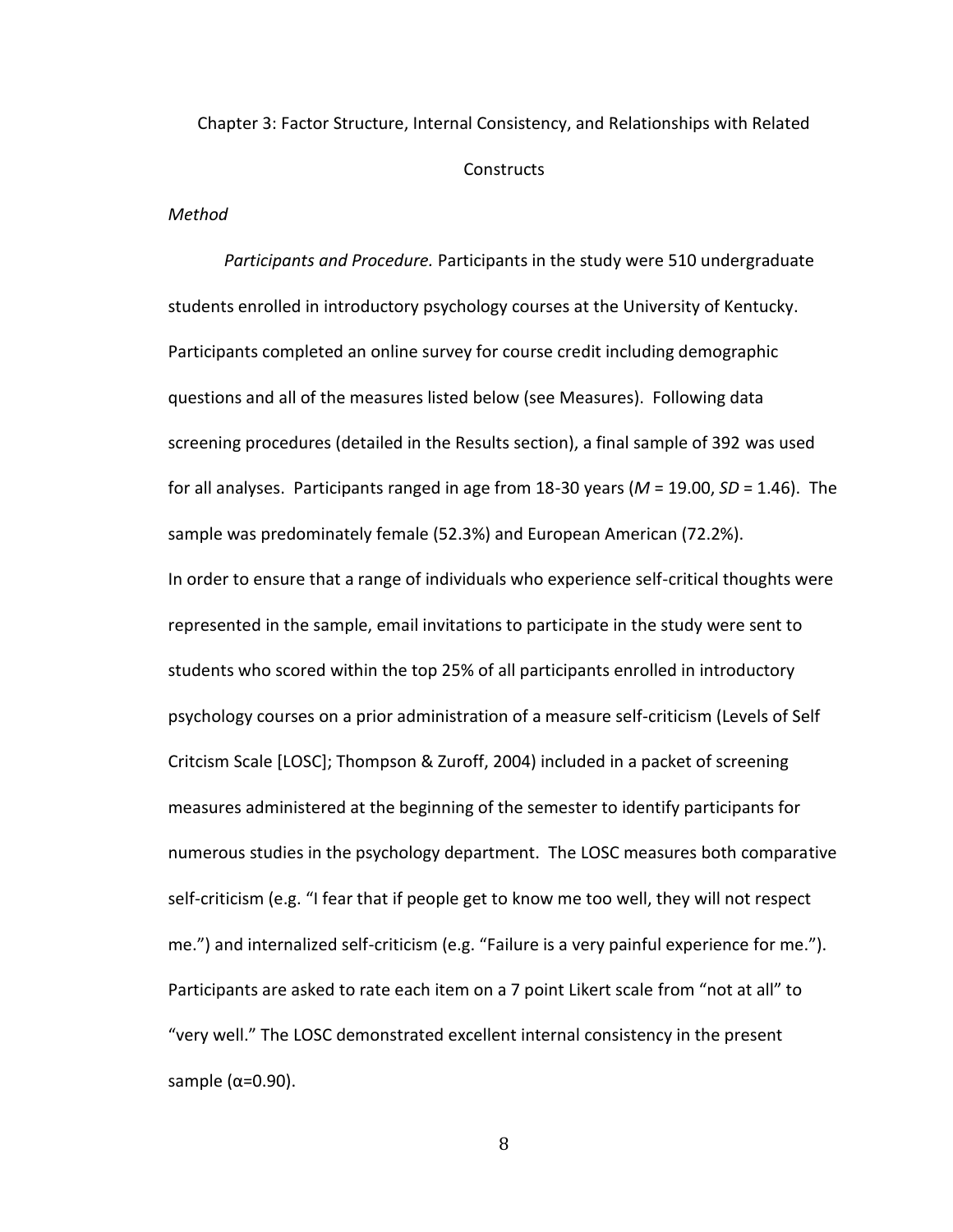<span id="page-17-0"></span>*Measures of Rumination.* The Rumination and Reflection Questionnaire (Trapnell & Campbell, 1999) is a measure of the general tendencies to ruminate and reflect. Participants are asked to rate themselves on a five-point Likert scale (1 = strongly disagree, 5 = "strongly agree"). The rumination subscale has 12 items that measure a maladaptive form of repetitive thinking about the self that is associated with neuroticism and motivated by perceived threat, loss, or injustice (e.g. "Sometimes it is hard for me to shut off thoughts about myself."). The reflection subscale has 12 items that measure a generally more adaptive form of recurrent thinking about the self that is associated with openness to experience and motivated by "epistemic interest in the self" (pg. 297; e.g. "I love exploring my 'inner' self."). The two subscales demonstrated good and excellent internal consistency respectively (reflection  $\alpha$  = .89, rumination  $\alpha$  = .93) in the present sample. It was expected that SCRS would correlate positively with the rumination subscale and negatively with the reflection subscale.

The Ruminative Responses Scale (RRS; Nolen-Hoeksema & Morrow, 1991) is a 10 item measure of depressive rumination. Participants are asked to rate themselves on a 4 point Likert scale ranging from "almost never" to "almost always." It has two subscales which measure brooding (e.g. "think, what am I doing to deserve this?") and reflecting (e.g. "analyze recent events to try to understand why you are depressed"). The brooding subscale is considered to measure a maladaptive form of repetitive thought this is strongly associated with depression. The reflecting subscale is believed to be somewhat more adaptive and shows mixed relations with depression. Each subscale demonstrated good internal consistency (brooding,  $\alpha$  = .87, reflecting,  $\alpha$  = .82) in the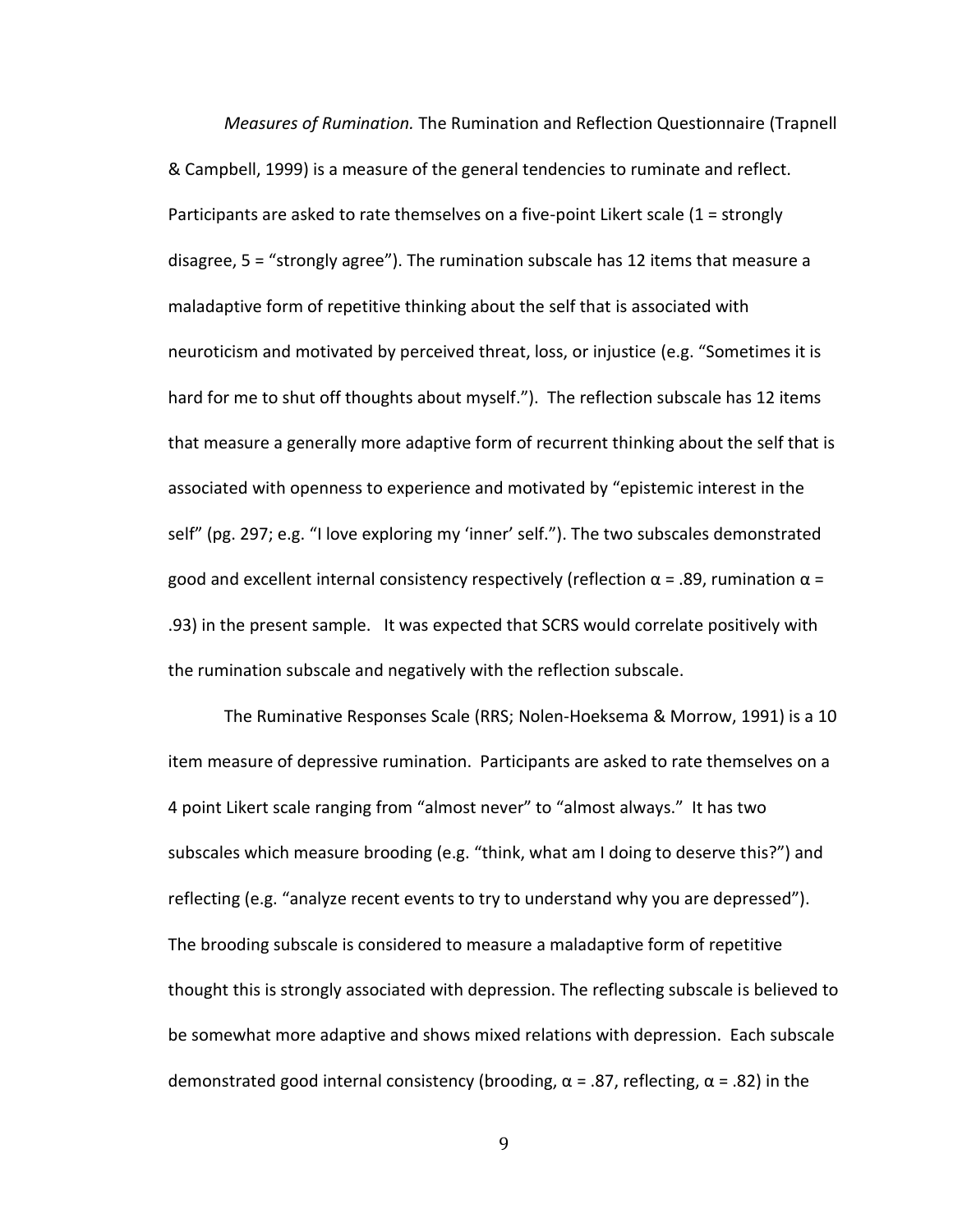present sample. It was expected that the SCRS would correlate positively with both the brooding and the reflection subscales.

The Anger Rumination Scale (ARS; Sukhodolsky, Golub, & Cromwell, 2001) is a 19 item self-report measure of the tendency to ruminate on "angry moods, recall past anger episodes, and think over the causes and consequences of anger episodes" (pg. 692; e.g. "I keep thinking about events that angered me for a long time."). Participants respond to each item on a 4 point Likert scale from "almost never" to "almost always." The ARS demonstrated excellent internal consistency ( $\alpha$  = .95) in the present sample. It was expected that the SCRS would correlate positively with the ARS.

The Anxious Rumination Questionnaire (ARQ; Rector, Antony, Laposa, Kocovski, & Swinson, 2008) is a 22 item measure of the tendency to ruminate on anxious moods, the perceived inability to cope with those moods, and how likely those moods are to interfere with plans (e.g. "These feelings will interfere with upcoming plans."). Participants are asked to indicate how often they think each item when they are feeling anxious on a 4 point Likert scale from "never" to "always." The ARQ demonstrated good internal consistency ( $\alpha$  = .93). It was hypothesized that the SCRS would correlate positively with the ARQ.

The Rumination on Interpersonal Offenses Scale (RIO; Wade, Vogel, Liao, & Goldman, 2008) is a 6 item measure of rumination about an interpersonal transgression (e.g. "I can't stop thinking about how I was wronged by this person."). Participants are asked to rate their agreement with each item on a 5 point Likert scale ranging from "strongly disagree" to "strongly agree." The RIO demonstrated excellent internal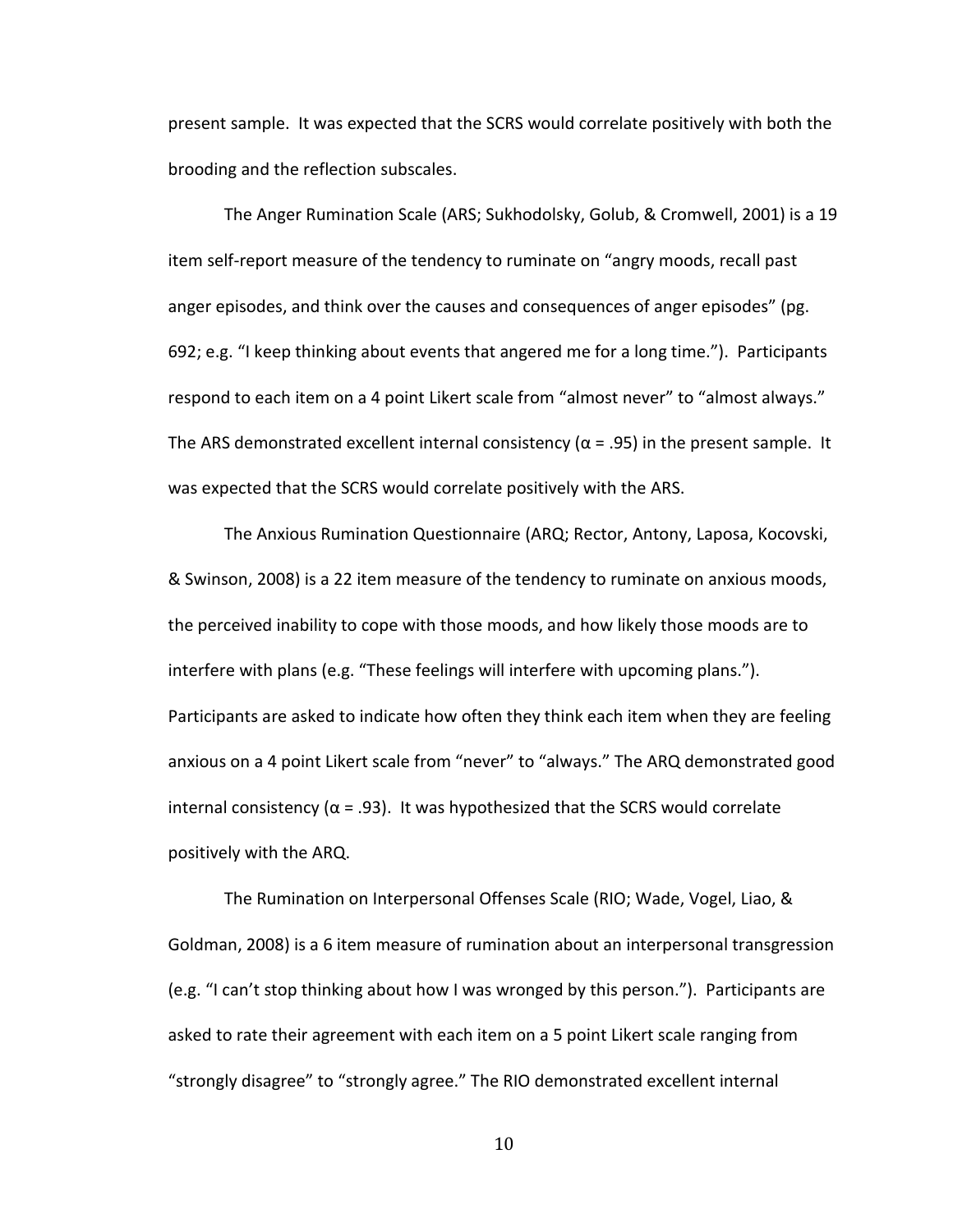consistency ( $\alpha$  = .92) in the present sample. It was expected that the SCRS would correlate positively with the RIO.

The Post-Event Processing Questionnaire – Revised (PEPQ-R; McEvoy & Kingsep, 2006) is an 8 item measure of the tendency to ruminate about past social situations (e.g. "After the event was over, did you find yourself thinking about it a lot?"). Participants are asked to rate themselves on a 100-point visual analogue scale with "not at all" (0) and "totally agree" (100) as the anchors. It demonstrated excellent internal consistency  $(\alpha = .91)$  in the present sample and was expected to correlate positively with the SCRS.

<span id="page-19-0"></span>*Measures of Shame and Self-Criticism.* The Experiences of Shame Scale (ESS; Andrews Qian, & Valentine, 2002) is a 25 item inventory that measures the experience of shame about a variety of areas including shame about one's body, personal habits, manner with others, personal ability, whether one has said or done something wrong (e.g. "Have you felt ashamed of any of your personal habits?"). Participants are asked to answer questions on a 4 point Likert scale from "not at all" to "very much." The ESS demonstrated excellent internal consistency ( $\alpha$  = .96) in the present sample. It was hypothesized that the ESS would correlate positively with the SCRS.

The Test of Self-Conscious Affect (TOSCA-3; Tangney & Dearing, 2002) was used to assess situational shame and guilt. The TOSCA asks respondents to read 16 scenarios (11 negative and 5 positive) and respond to four possible reactions for each scenario assessing shame-proneness, guilt-proneness, detachment, and externalization. Participants respond on a 5 point Likert scale from "not very likely" to "very likely." An example item is: "You break something at work and then hide it." For this scenario, the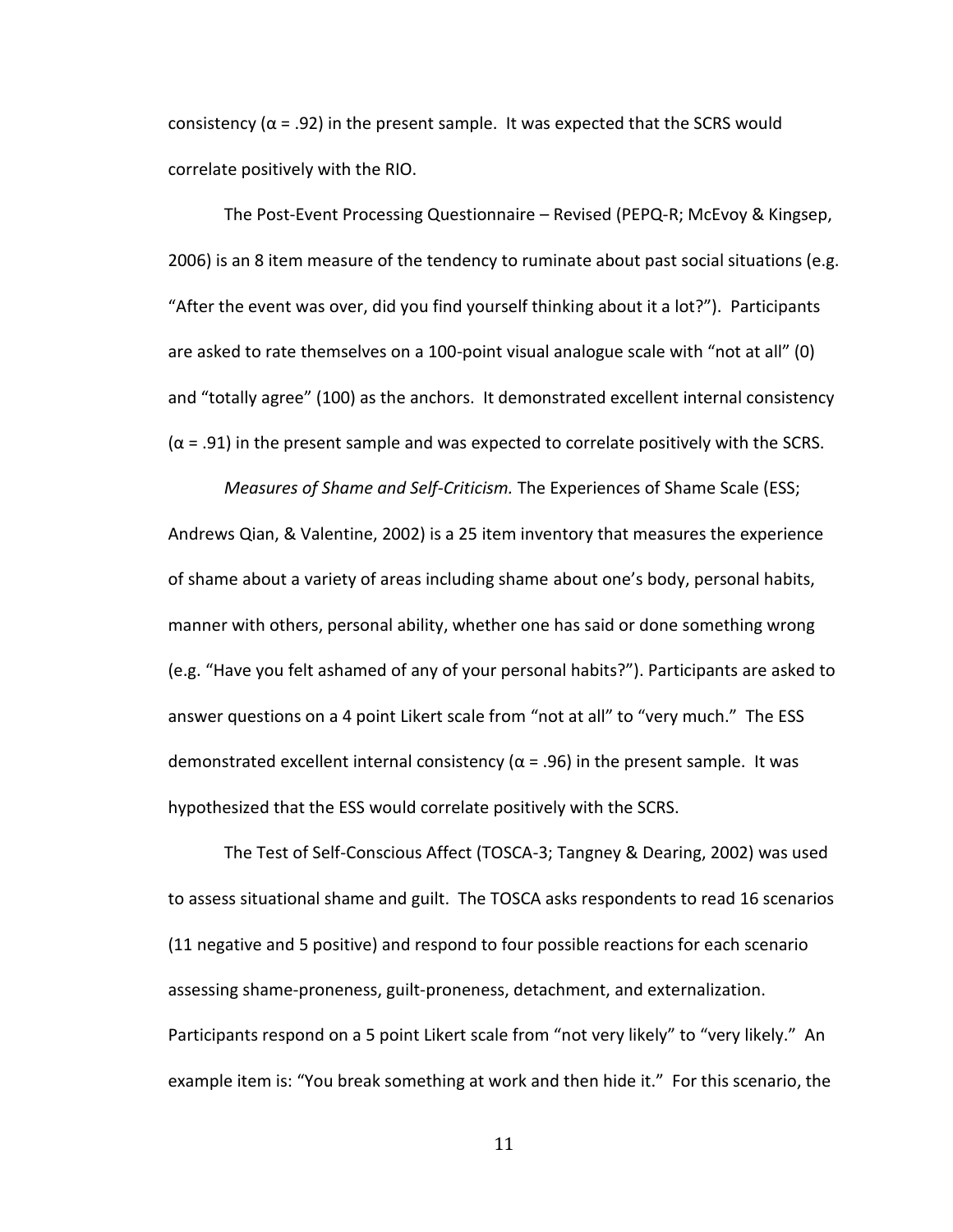possible reactions are "You would think: 'This is making me anxious. I need to either fix it or get someone else to." (indicating guilt-proneness); "You would think about quitting" (shame-proneness); "You would think: A lot of things aren't made very well these days." (externalization); "You would think: 'It was only an accident." (detached). Only the shame and guilt reactions to the negative scenarios were used in the present study. Both demonstrated good internal consistencies (shame  $\alpha$  = .80; guilt  $\alpha$  = .84). It was expected that the shame but not the guilt subscale would correlate positively with the SCRS scale.

The Personal Feelings Questionnaire – 2 (Harder & Zalma, 1990) is a measure of shame- and guilt-proneness. Participants are asked to rate statements on a 4 point Likert scale from "never experience this feeling" to "experience the feeling continuously or almost continuously." The first subscale measures shame-proneness (e.g. "Feelings of blushing") and demonstrated good internal consistency ( $\alpha$  = .85) in the present sample. The second subscale measures guilt-proneness (e.g. "Worry about hurting or injuring someone.") and also demonstrated good internal consistency ( $\alpha$  = .81). It was expected that the SCRS scale would correlate positively with the shame-proneness subscale and not with the guilt-proneness subscale.

<span id="page-20-0"></span>*Measures of Other Constructs***.** The Self-Compassion Scale (Neff, 2003) is a 26 item measure of compassion towards oneself (e.g. "I'm tolerant of my own flaws and inadequacies."). Participants are asked to rate statements on a 5 point Likert scale from "almost never" to "almost always." Internal consistency of the SCS was good ( $\alpha$  = .87) in the present sample. It was hypothesized that individuals who are more compassionate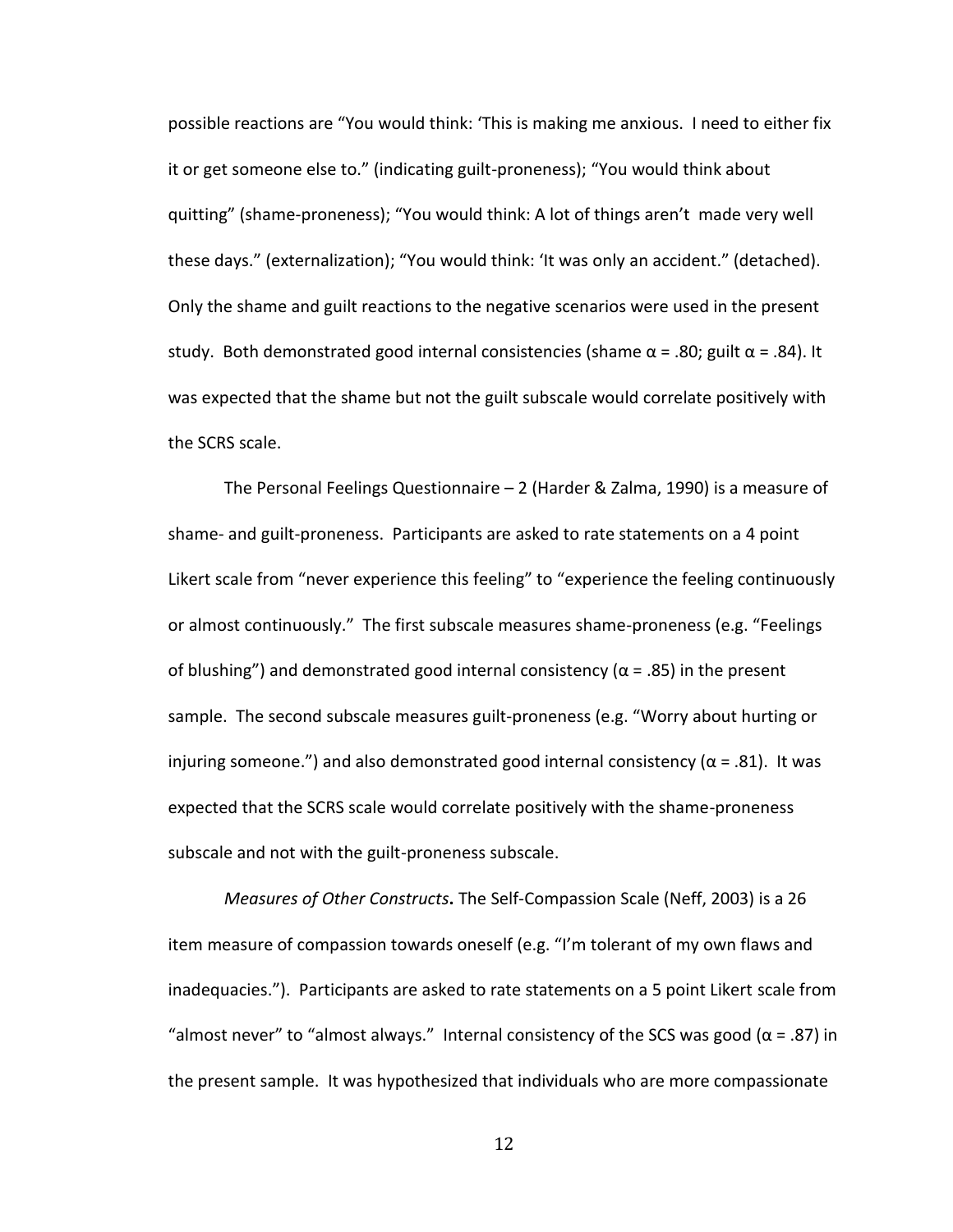toward themselves will ruminate self-critically less than those who are not compassionate toward themselves. That is, it was predicted that the SCS and the SCRS would be negatively correlated.

The Personality Assessment Inventory – Borderline Personality Disorder subscale (PAI-BOR; Morey, 1991) is a measure of BPD features. It has 24 items which are rated on a 4 point Likert scale from "false, not at all true" to "very true" and four subscales which measure different aspects of BPD pathology including self-harm, relationship difficulties, identity problems, and affective instability. It demonstrated good internal consistency ( $\alpha$  = .87) in the present sample. It was expected that the SCRS would correlate positively with the PAI-BOR.

The NEO Five Factor Inventory (NEO FFI; Costa & McCrae, 1992) is a 60-item, well-validated measure of the domains of personality according to the Five Factor Model. It provides domain scores for each of the five factors including neuroticism, extraversion, openness, agreeableness, and conscientiousness. It was expected that individuals who ruminate self-critically will score higher on neuroticism than those who do not, i.e., that the SCRS will be positively correlated with neuroticism.

The Depression Anxiety Stress Scales (DASS; Lovibond & Lovibond, 1993) is a 42 item measure of stress, anxiety, and depression. Participants are asked to rate statements on a 4 point Likert scale from "did not apply to me at all" to "applied to me very much, or most of the time." Each subscale of the DASS demonstrated excellent internal consistency (stress  $\alpha$  = .94, depression  $\alpha$  = .95, anxiety  $\alpha$  = .93) in the present sample. It was hypothesized that the SCRS scale would correlate positively with each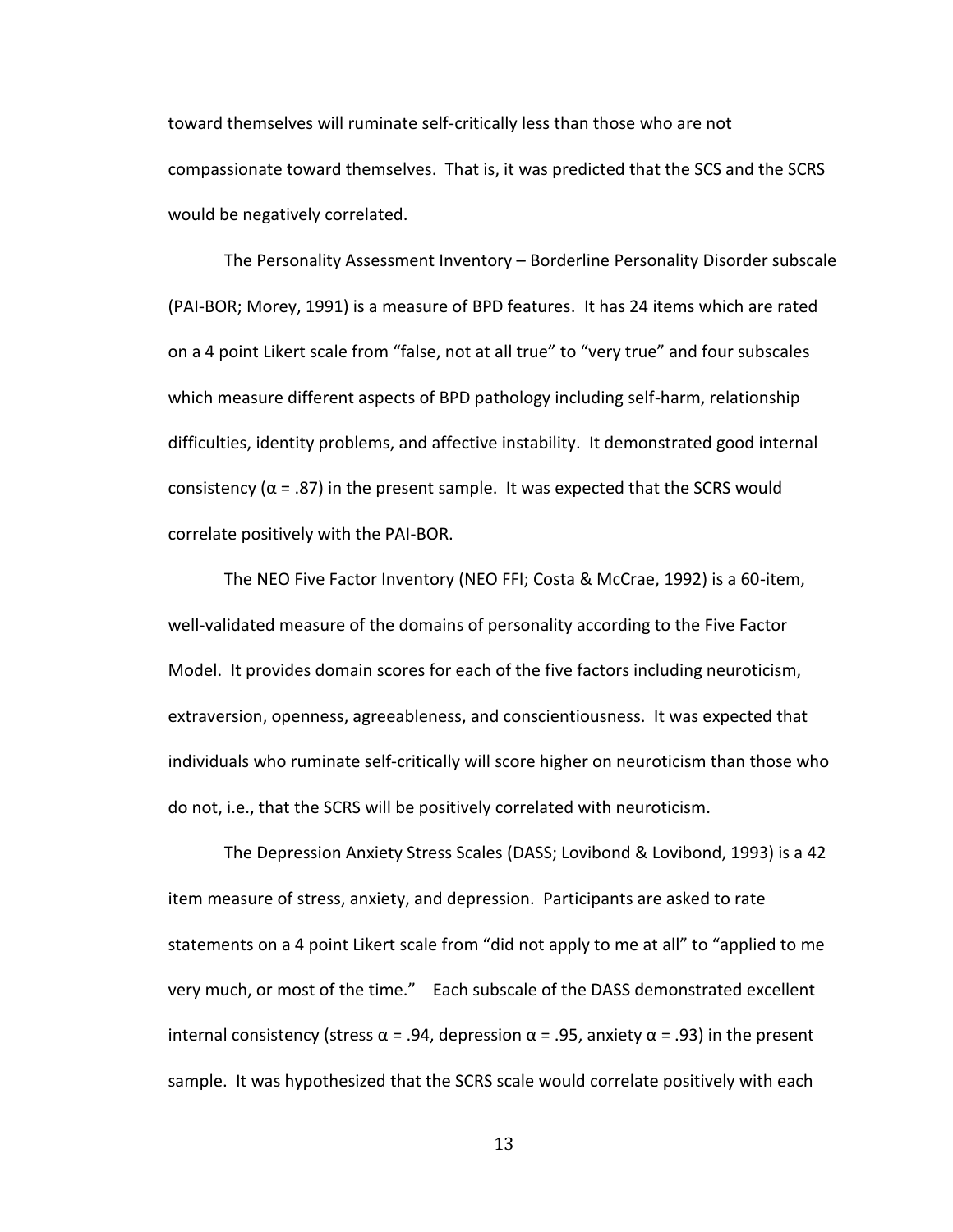subscale of the DASS.

Copyright © Laura M. Smart 2013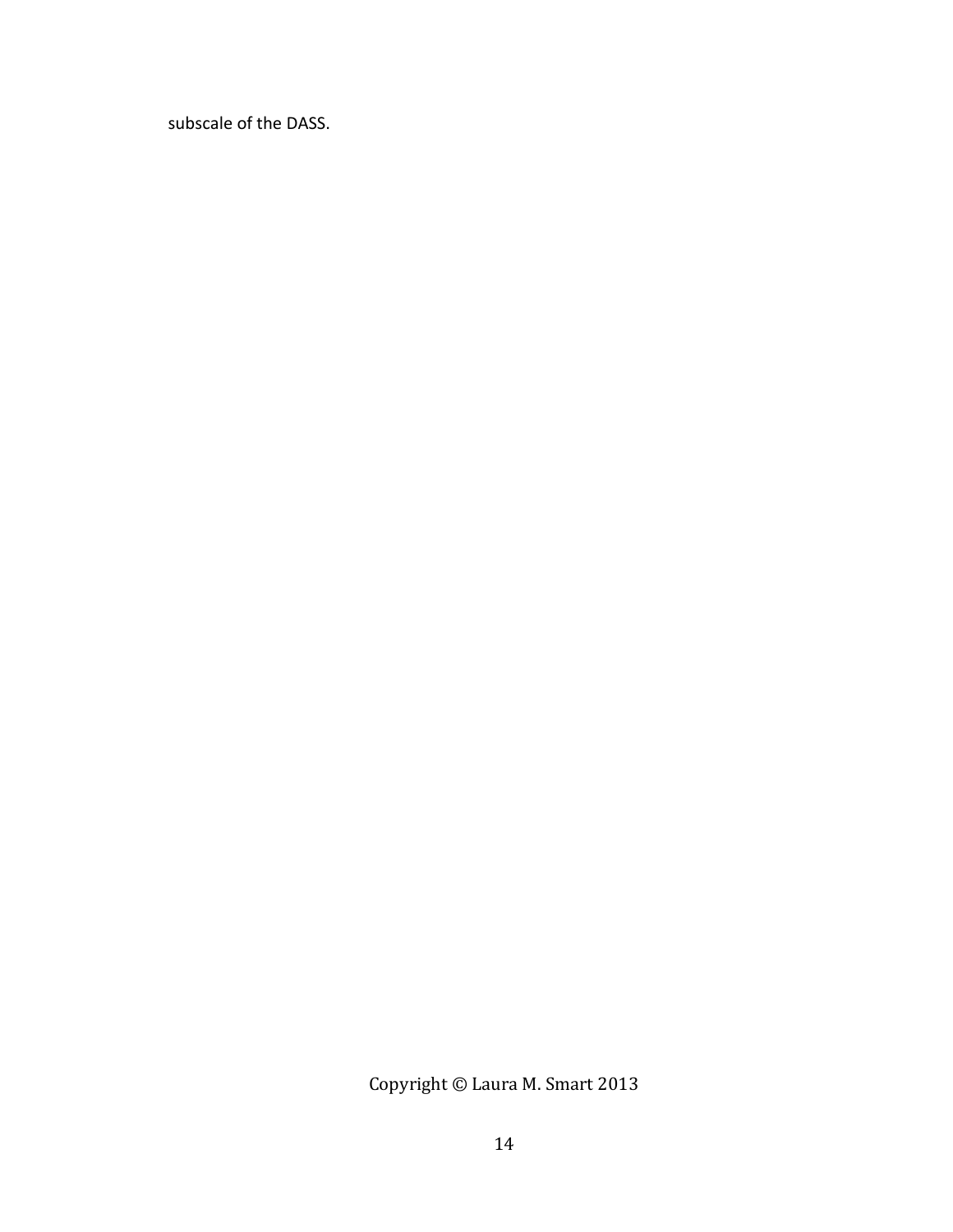#### Chapter 4: Results and Discussion

#### <span id="page-23-1"></span><span id="page-23-0"></span>*Data Screening*

The data were analyzed using SPSS 19.0. Validity questions were included in each measure of interest in the study. Questions included prompts such as "Please choose 'strongly disagree' for this question" to ensure that participants were attending to both item content and the response scale. Participants who incorrectly responded to the validity question in the SCRS or who missed more than two validity questions total were excluded from analyses. Remaining responses were also screened for obvious patterns (e.g. answering questions in a straight line). These procedures resulted in the exclusion of 118 participants; therefore, 392 were used for analyses.

#### <span id="page-23-2"></span>*Item-Level Analyses and Internal Consistency*

Prior to conducting factor analysis, preliminary analyses at the item level were conducted. Items were screened for excessive skew and variability in responses. Although several items (n = 9) demonstrated excessive skew (i.e. a skew value greater than three times its standard error), no items were eliminated based on this criterion because the items identified were deemed necessary for content coverage. Item-total and inter-item correlations were also examined. No items had corrected item-total correlations below .50 or inter-item correlations less than .40. Several items (n=12) had very high corrected item-total correlations (i.e. >.80). These items were examined because it was determined that they included redundant content and were therefore eliminated. The coefficient alpha for the remaining 12 items was .94.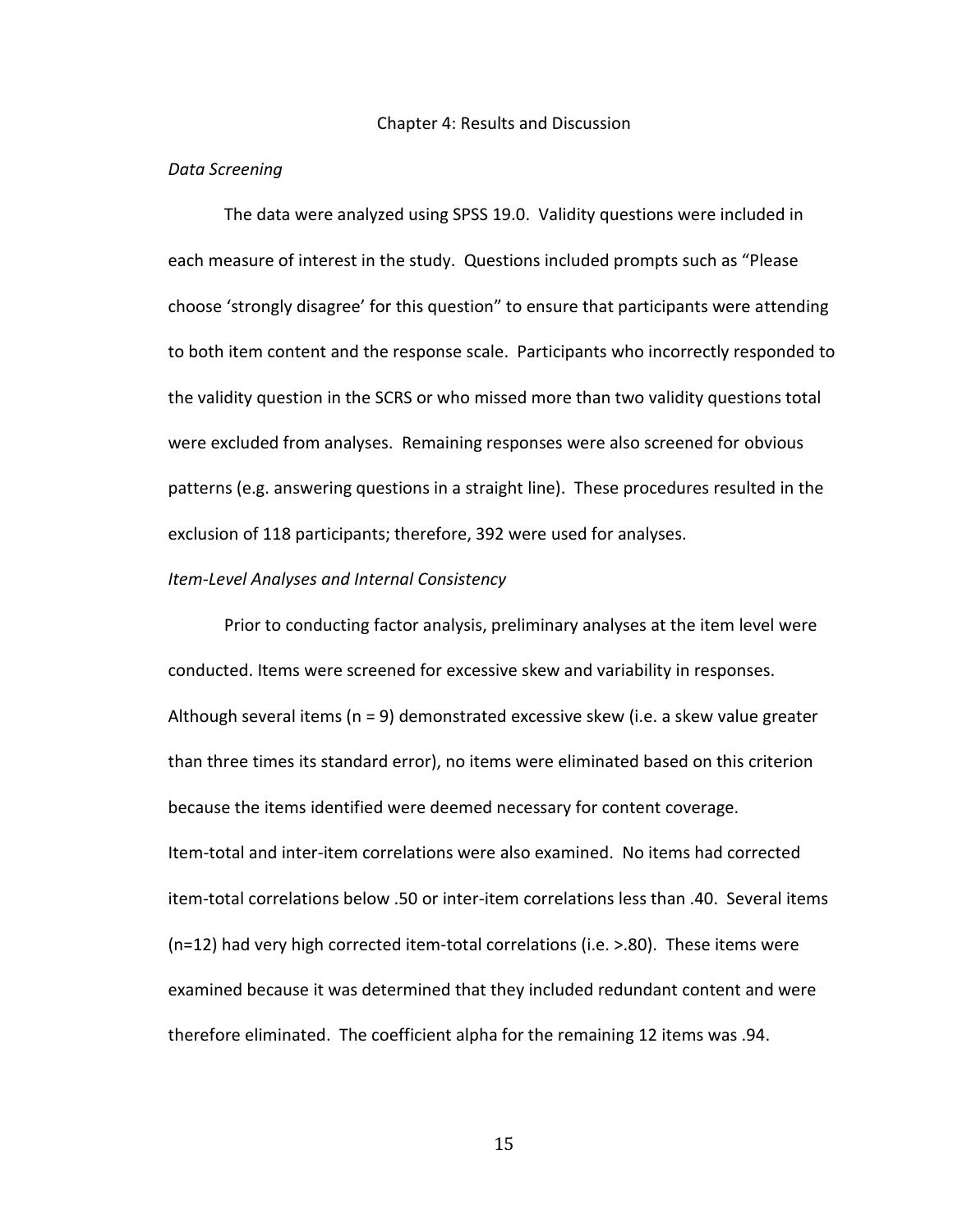#### <span id="page-24-0"></span>*Exploratory Factor Analysis*

Responses to the 12 remaining items were then subjected to an exploratory factor analysis using principal axis factoring with an oblique rotation to allow any possible factors to correlate. A single factor emerged with an eigenvalue greater than 1 and examination of the scree plot revealed a clear single-factor solution to the data. This factor accounted for just over 60% of the variance. All factor loadings were well above .4. Factor loadings are presented in Table 4.1.

#### <span id="page-24-1"></span>*Correlations with Other Measures*

Relationships between the SCRS and each of the measures listed above were examined. All correlations between scores on the SCRS and other measures are listed in Table 4.2. Due to the large number of analyses conducted, only those with  $p < 01$  were considered to be significant.

<span id="page-24-2"></span>*Rumination.* As predicted, the SCRS was significantly correlated with each of the other measures of rumination indicating that individuals who are likely to ruminate selfcritically are also likely to ruminate about other topics, including depression, anger, anxiety, interpersonal offenses, and uncomfortable social interactions. The SCRS was not significantly correlated with the reflection subscale of the RRQ (*r* = .092, *p* = .070) indicating that self-critical rumination is not associated with the generally more adaptive introspective thinking measured by the subscale.

<span id="page-24-3"></span>*Shame and Self-Criticism.* Scores on the SCRS were significantly and positively associated with all measures of shame as predicted. Contrary to prediction, the SCRS was also significantly correlated with the guilt subscale of the PFQ (*r* = .670, *p* < .001)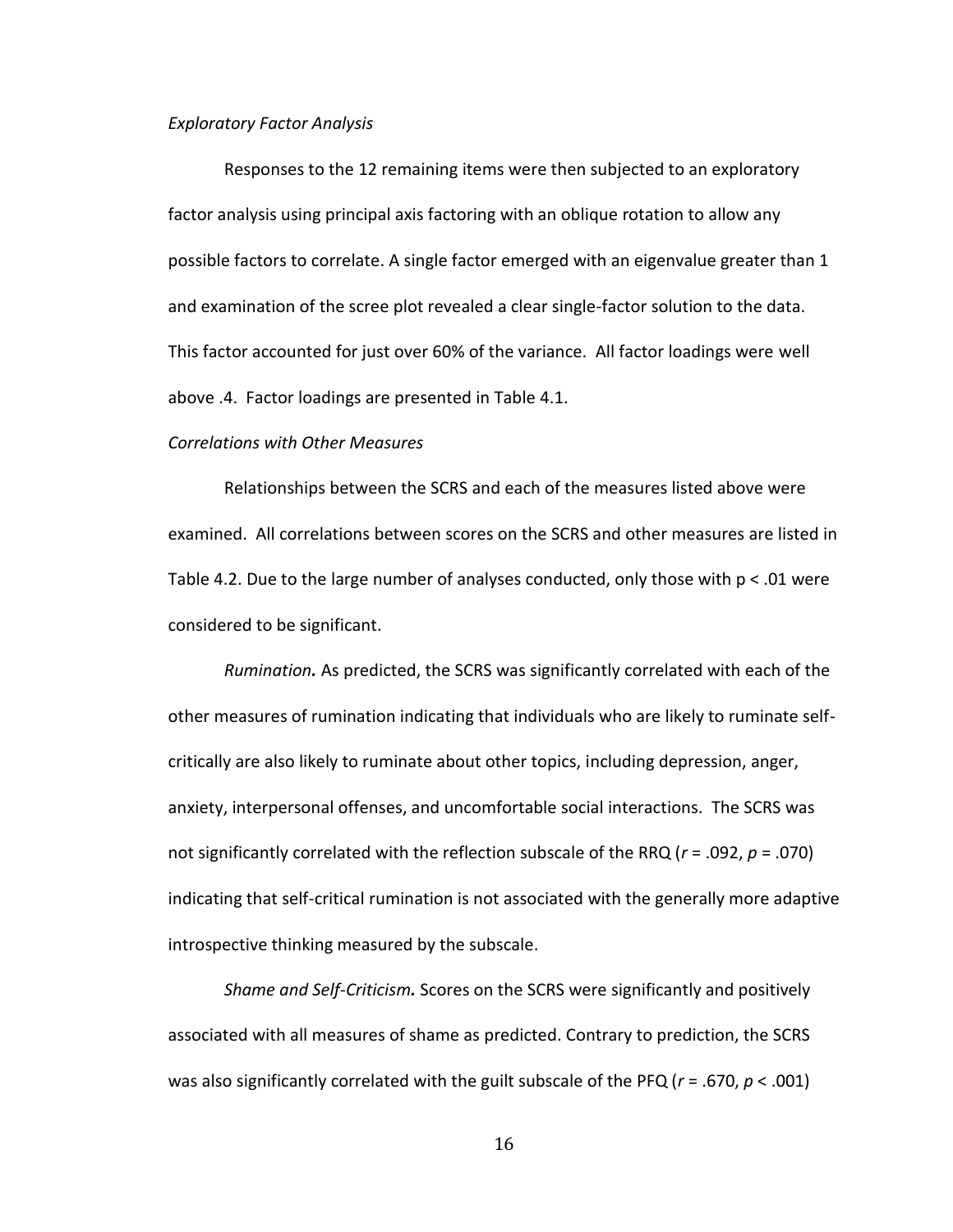*Item Content and Factor Structure of the Self-Critical Rumination Scale (SCRS) in an* 

*Undergraduate Sample (n = 392)*

| Item          |                                                                    | Factor<br>Loadings |
|---------------|--------------------------------------------------------------------|--------------------|
| 1.            | My attention is often focused on aspects of myself that I'm        | .72                |
| ashamed of.   |                                                                    |                    |
| 2.            | I always seem to be rehashing in my mind stupid things that I've   | .73                |
| said or done. |                                                                    |                    |
| 3.            | Sometimes it is hard for me to shut off critical thoughts about    | .75                |
| myself.       |                                                                    |                    |
| 4.            | I can't stop thinking about how I should have acted differently in | .76                |
|               | certain situations.                                                |                    |
| 5.            | I spend a lot of time thinking about how ashamed I am of some of   | .77                |
|               | my personal habits.                                                |                    |
| 6.            | I criticize myself a lot for how I act around other people.        | .68                |
| 7.            | I wish I spent less time criticizing myself.                       | .71                |
| 8.            | I often think about what a failure I am.                           | .79                |
| 9.            | I spend a lot of time thinking about how inadequate I am.          | .84                |
| 10.           | I often worry about all of the mistakes I have made.               | .82                |
| 11.           | I spend a lot of time wishing I were different.                    | .78                |
| 12.           | I often berate myself for not being as productive as I should be.  | .67                |
|               | Percentage of variance accounted for                               | 60.15              |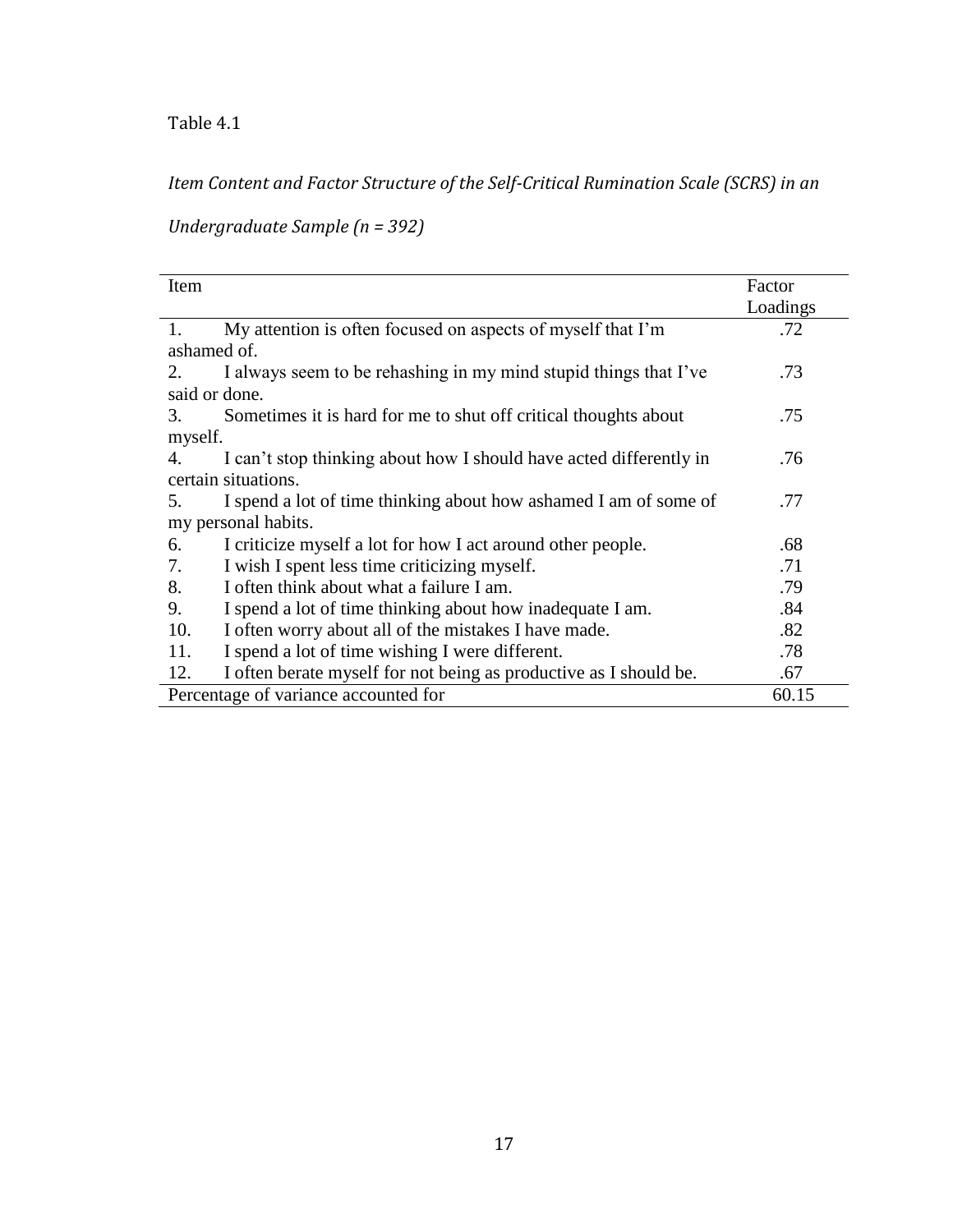|                           | Self-Critical           |
|---------------------------|-------------------------|
|                           | <b>Rumination Scale</b> |
| <b>RRQ</b> Reflect        | .092                    |
| <b>RRQ</b> Rumination     | $.801**$                |
| <b>RRS</b> Brooding       | $.683**$                |
| <b>RRS</b> Reflect        | $.515**$                |
| <b>Anger Rumination</b>   | .688**                  |
| <b>Anxious Rumination</b> | $.605**$                |
| <b>RIO</b>                | .533**                  |
| <b>PEPQ</b>               | $.650**$                |
| <b>ESS</b>                | .737**                  |
| TOSCA shame               | .547**                  |
| TOSCA guilt               | .127                    |
| PFQ shame                 | $.689**$                |
| PFQ guilt                 | $.670**$                |
| Self-Compassion           | $-.634**$               |
| <b>BPD</b> features       | $.661**$                |
| Neuroticism               | $.684**$                |
| Extraversion              | $-.352**$               |
| <b>Openness</b>           | .106                    |
| Conscientiousness         | $-.234**$               |
| Agreeableness             | $-.263**$               |
| Stress                    | $.627**$                |
| Depression                | .573**                  |
| Anxiety                   | .499**                  |

*Relationships between the SCRS and related constructs (n = 392)*

Note: RRQ Reflect = reflection subscale of the Ruminative Responses Questionnaire, RRQ ruminate = rumination subscale of the Ruminative Responses Questionnaire RRS brood = brooding subscale of the Ruminative Response Styles Questionnaire, RRS Reflect = reflection subscale of the Response Styles Questionnaire, RIO = Rumination on Interpersonal Offenses scale, PEPQ = Post-Event Processing Questionnaire, ESS = Experiences of Shame Scale, TOSCA-3 shame = shame subscale of the Test of Self-Conscious Affect scale,  $TOSCA-3$  guilt = guilt subscale of the Test of Self-Conscious Affect scale, PFQ shame = shame subscale of the Personal Feelings Questionnaire, PFQ guilt = guilt subscale of the Personal Feelings Questionnaire \*p<.01 \*\*p<.001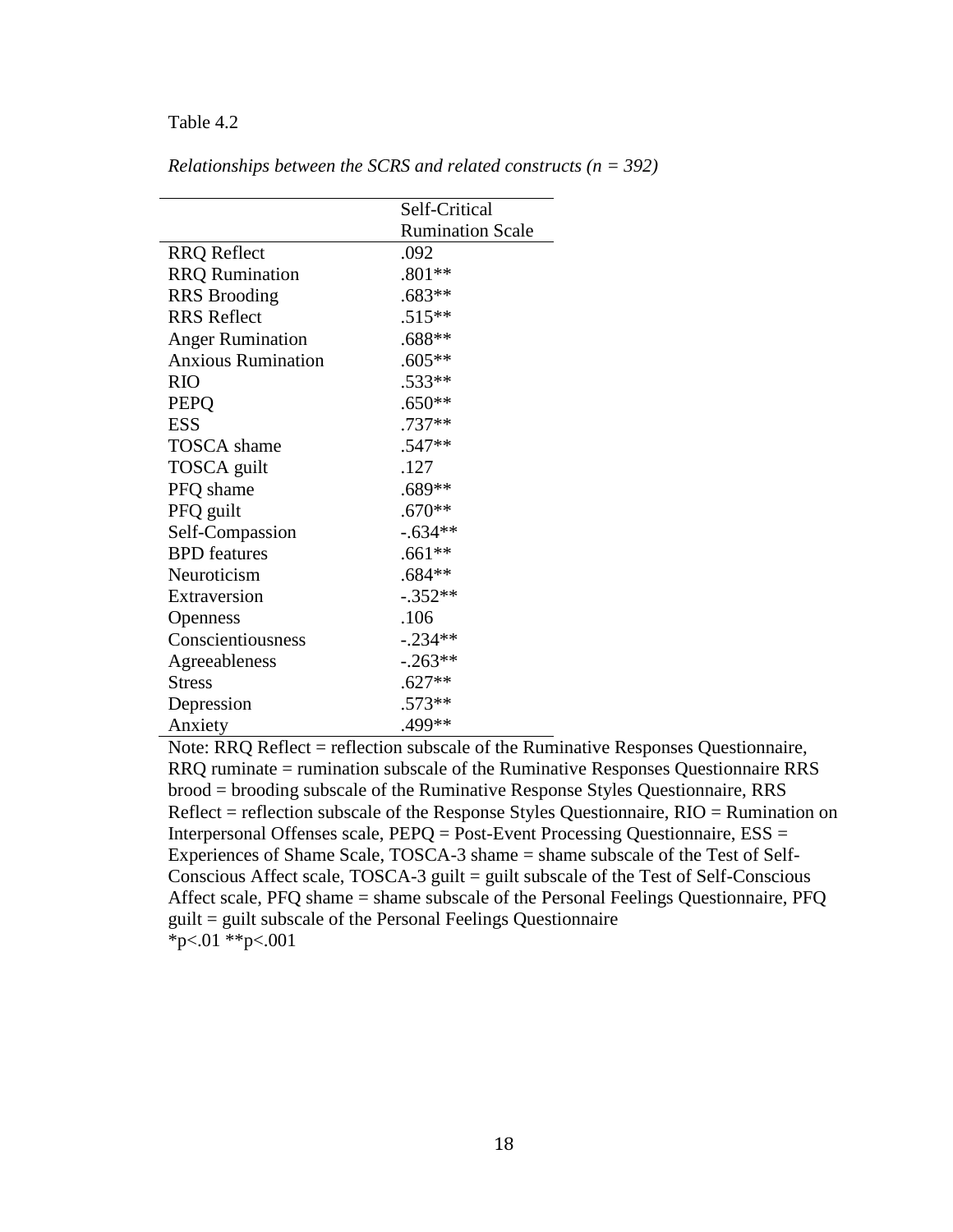and narrowly missed the threshold for significance with the guilt subscale of the TOSCA-3 (*r* = .127 *p* = .013), although this latter relationship was much smaller. These findings indicate that self-critical rumination is associated with guilt. While distinctions are often made between guilt and shame, they tend to be highly correlated; therefore, relationships with the SCRS may not be surprising.

<span id="page-27-0"></span>*Other Related Constructs.* As expected, scores on the SCRS were negatively related to scores on the SCS indicating that individuals who engage in self-critical rumination tend to be less compassionate toward themselves. Scores on the SCRS were also positively associated with scores on the PAI-BOR indicating that individuals who ruminate self-critically tend to endorse more borderline personality features. The SCRS was also positively associated with each subscale of the DASS as expected indicating that individuals who engage in more self-critical thinking tend to experience more depression, anxiety, and stress.

Relationships between the SCRS and each of the five domains of personality were also analyzed. As expected, higher scores on the SCRS were associated with higher levels of neuroticism. The SCRS was negatively associated with extraversion, agreeableness, and conscientiousness.

#### <span id="page-27-1"></span>*Incremental Validity of the SCRS over Other Measures*

To evaluate whether self-critical rumination is a unique predictor of general distress and borderline personality features after accounting for other measures of rumination or shame, four hierarchical linear regressions were conducted. Results of these analyses can be seen in Tables 4.3, 4.4, 4.5, and 4.6, respectively. Because of the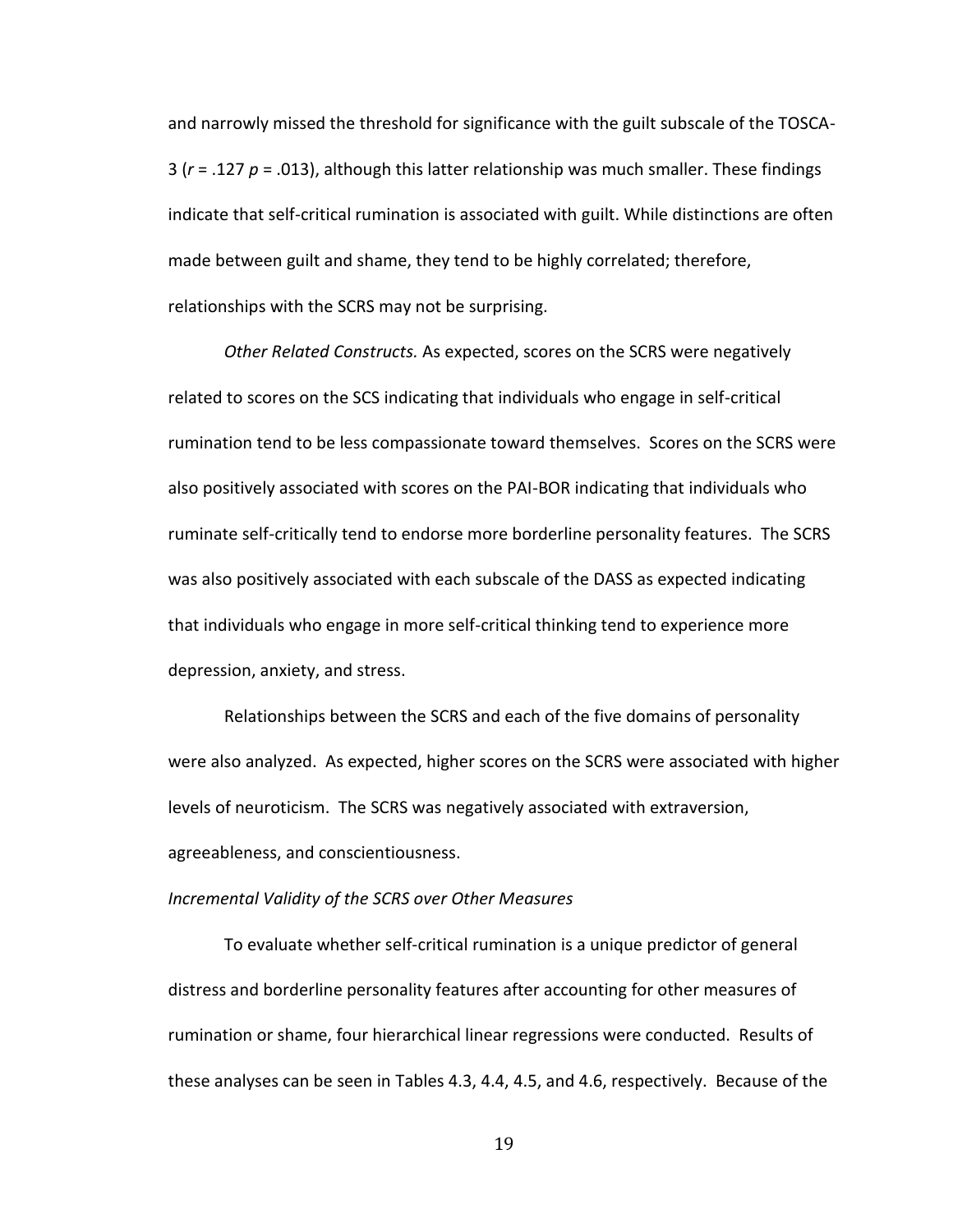| <b>Step</b>    | Predictor(s)                  | $R^2$ | $\Delta R^2$ | β        |
|----------------|-------------------------------|-------|--------------|----------|
| $\mathbf{1}$   | Gender                        |       |              |          |
|                | <b>Model Total</b>            | .002  | .002         | $-.049$  |
| $\overline{2}$ | Gender                        |       |              | $-.083$  |
|                | <b>Measures of Rumination</b> |       |              |          |
|                | <b>RRQ</b> ruminate           |       |              | .024     |
|                | RRS brood                     |       |              | .193*    |
|                | <b>ARS</b>                    |       |              | $.341**$ |
|                | <b>ARQ</b>                    |       |              | .111     |
|                | <b>RIO</b>                    |       |              | $-.093$  |
|                | <b>PEPQ</b>                   |       |              | .170     |
|                | <b>Model Total</b>            | .442  | .439**       |          |
| 3              | Gender                        |       |              | $-.095$  |
|                | <b>Measures of Rumination</b> |       |              |          |
|                | <b>RRQ</b> ruminate           |       |              | $-.157$  |
|                | RRS brood                     |       |              | .116     |
|                | <b>ARS</b>                    |       |              | .286**   |
|                | <b>ARQ</b>                    |       |              | .079     |
|                | <b>RIO</b>                    |       |              | $-.053$  |
|                | <b>PEPQ</b>                   |       |              | .151     |
|                | <b>SCRS</b>                   |       |              | $.334**$ |
|                | <b>Model Total</b>            | .470  | .029**       |          |

*Hierarchical regression analyses showing prediction of general distress by rumination*

Note: RRQ ruminate = rumination subscale of the Ruminative Responses Questionnaire, RRS brood = brooding subscale of the Ruminative Response Styles Questionnaire, ARS  $=$  Anger Rumination Scale, ARQ = Anxious Rumination Questionnaire, RIO = Rumination on Interpersonal Offenses scale, PEPQ = Post-Event Processing Questionnaire, SCRS = Self-Critical Rumination Scale  $*_{p<.01,**p<.001}$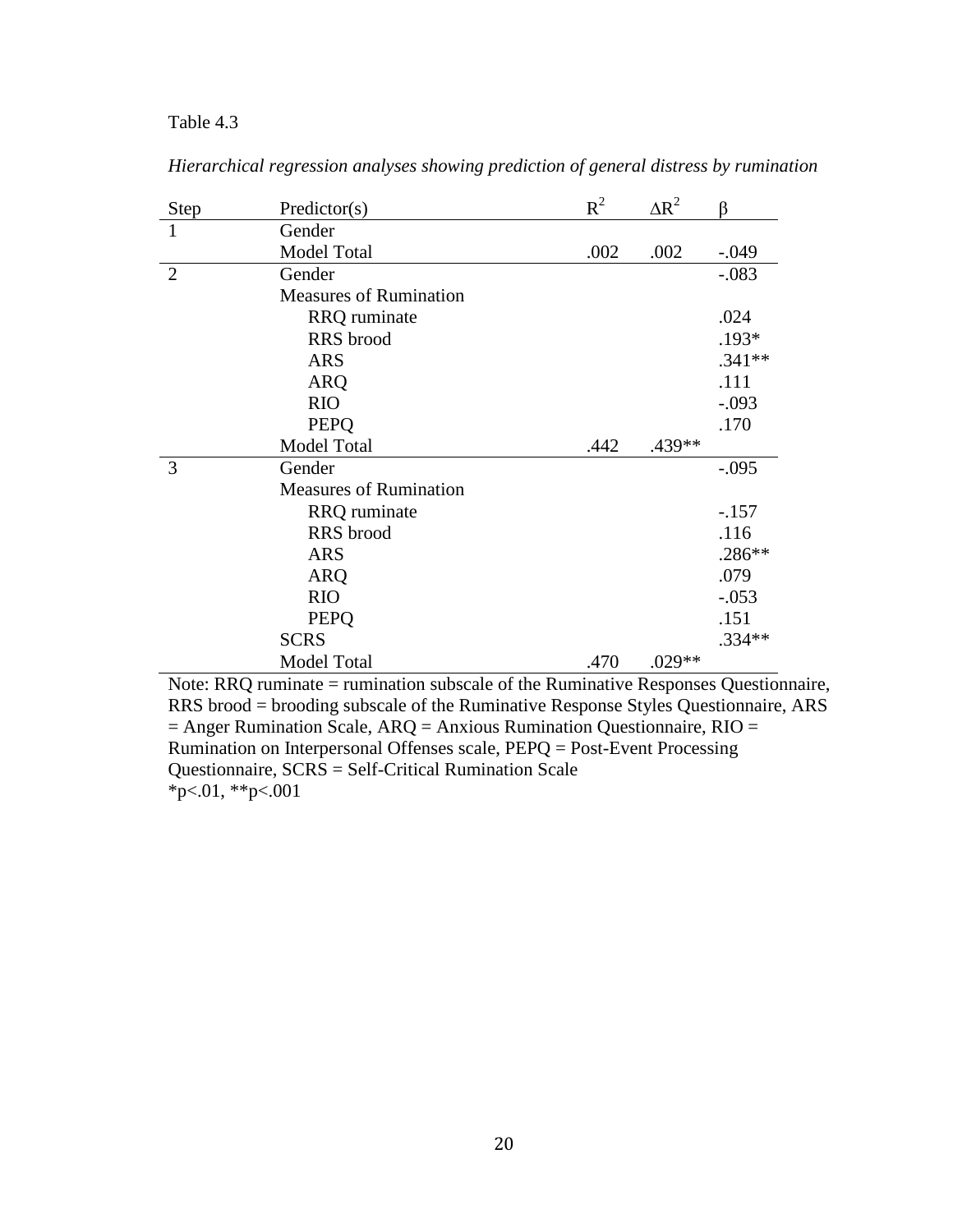*Hierarchical regression analyses showing prediction of general distress by shame and* 

|                | Step | Predictor(s)             | $R^2$ | $\Delta R^2$ |          |
|----------------|------|--------------------------|-------|--------------|----------|
| 1              |      | Gender                   |       |              | $-.023$  |
|                |      | Model Total              | .001  | .001         |          |
| $\overline{2}$ |      | Gender                   |       |              | .037     |
|                |      | <b>Measures of Shame</b> |       |              |          |
|                |      | <b>ESS</b>               |       |              | $.346**$ |
|                |      | TOSCA-3 shame            |       |              | .080     |
|                |      | PFQ shame                |       |              | $.220**$ |
|                |      | <b>Model Total</b>       | .323  | $.323**$     |          |
| 3              |      | Gender                   |       |              | $-.038$  |
|                |      | <b>Measures of Shame</b> |       |              |          |
|                |      | <b>ESS</b>               |       |              | .126     |
|                |      | TOSCA-3 shame            |       |              | .002     |
|                |      | PFQ shame                |       |              | .078     |
|                |      | <b>SCRS</b>              |       |              | $.476**$ |
|                |      | <b>Model Total</b>       | .404  | $.080**$     |          |

# *self-critical rumination*

Note: ESS = Experiences of Shame Scale, TOSCA-3 shame = shame subscale of the Test of Self-Conscious Affect scale, PFQ shame = shame subscale of the Personal Feelings Questionnaire, SCRS = Self-Critical Rumination Scale  $*p<.01, **p<.001$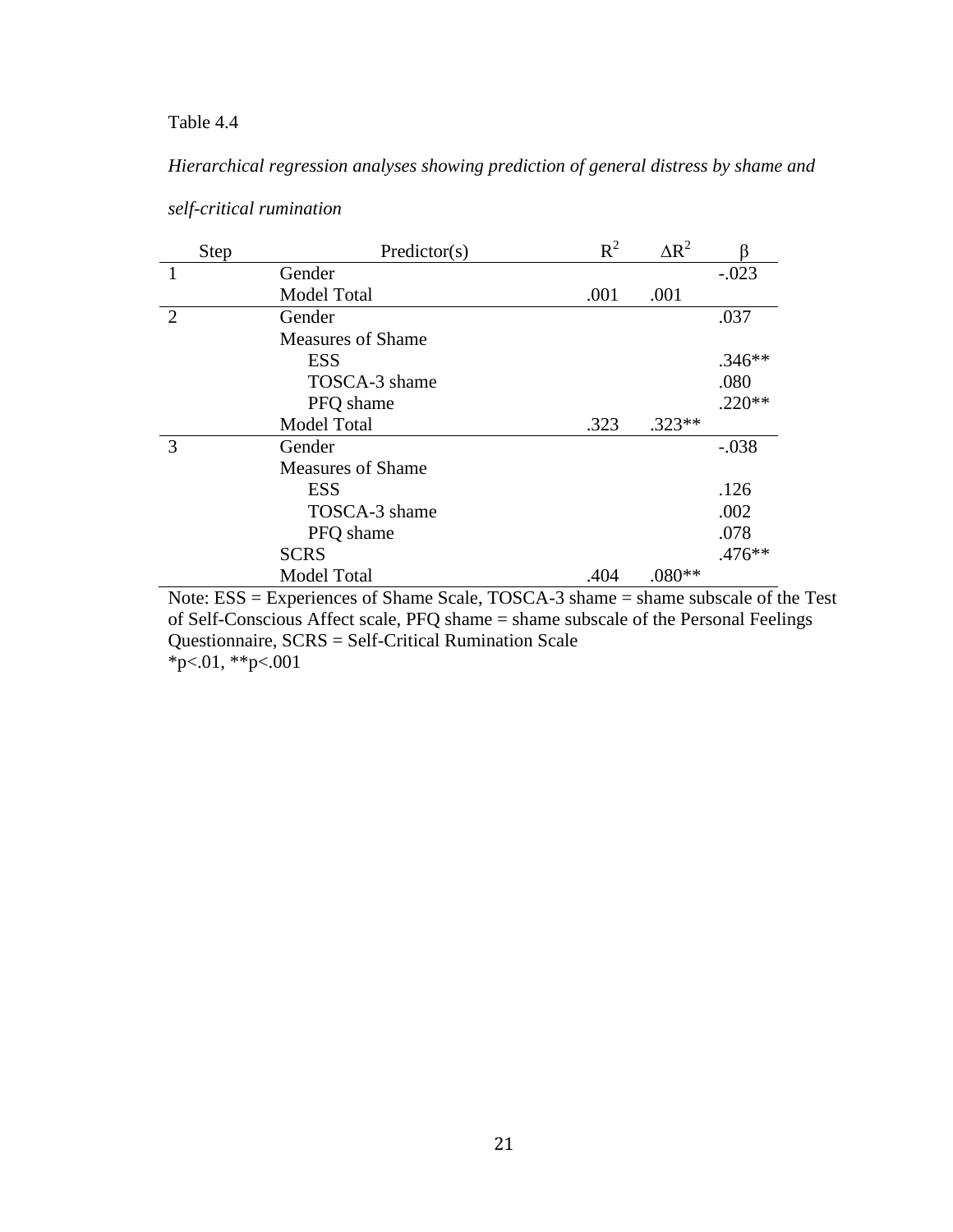# *Hierarchical regression analyses showing prediction of borderline personality features*

| Step           | Predictor(s)                  | $R^2$ | $\Delta R^2$ |          |
|----------------|-------------------------------|-------|--------------|----------|
| $\mathbf{1}$   | Gender                        |       |              | $-.014$  |
|                | Model Total                   | .000  | .000         |          |
| $\overline{2}$ | Gender                        |       |              | $-.059$  |
|                | <b>Measures of Rumination</b> |       |              |          |
|                | <b>RRQ</b> ruminate           |       |              | $.161*$  |
|                | RRS brood                     |       |              | $.173*$  |
|                | <b>ARS</b>                    |       |              | $.326**$ |
|                | <b>ARQ</b>                    |       |              | .069     |
|                | <b>RIO</b>                    |       |              | .091     |
|                | <b>PEPQ</b>                   |       |              | .075     |
|                | <b>Model Total</b>            | .584  | .584**       |          |
| 3              | Gender                        |       |              | $-.068$  |
|                | <b>Measures of Rumination</b> |       |              |          |
|                | RRQ ruminate                  |       |              | .051     |
|                | RRS brood                     |       |              | .126     |
|                | <b>ARS</b>                    |       |              | $.291**$ |
|                | <b>ARQ</b>                    |       |              | .048     |
|                | <b>RIO</b>                    |       |              | .113     |
|                | <b>PEPQ</b>                   |       |              | .061     |
|                | <b>SCRS</b>                   |       |              | $.212*$  |
|                | <b>Model Total</b>            | .596  | $.012*$      |          |

## *by rumination*

Note: RRQ ruminate = rumination subscale of the Ruminative Responses Questionnaire, RRS brood = brooding subscale of the Ruminative Response Styles Questionnaire, ARS  $=$  Anger Rumination Scale, ARQ = Anxious Rumination Questionnaire, RIO = Rumination on Interpersonal Offenses scale, PEPQ = Post-Event Processing Questionnaire, SCRS = Self-Critical Rumination Scale  $*_{p<.01,**p<.001}$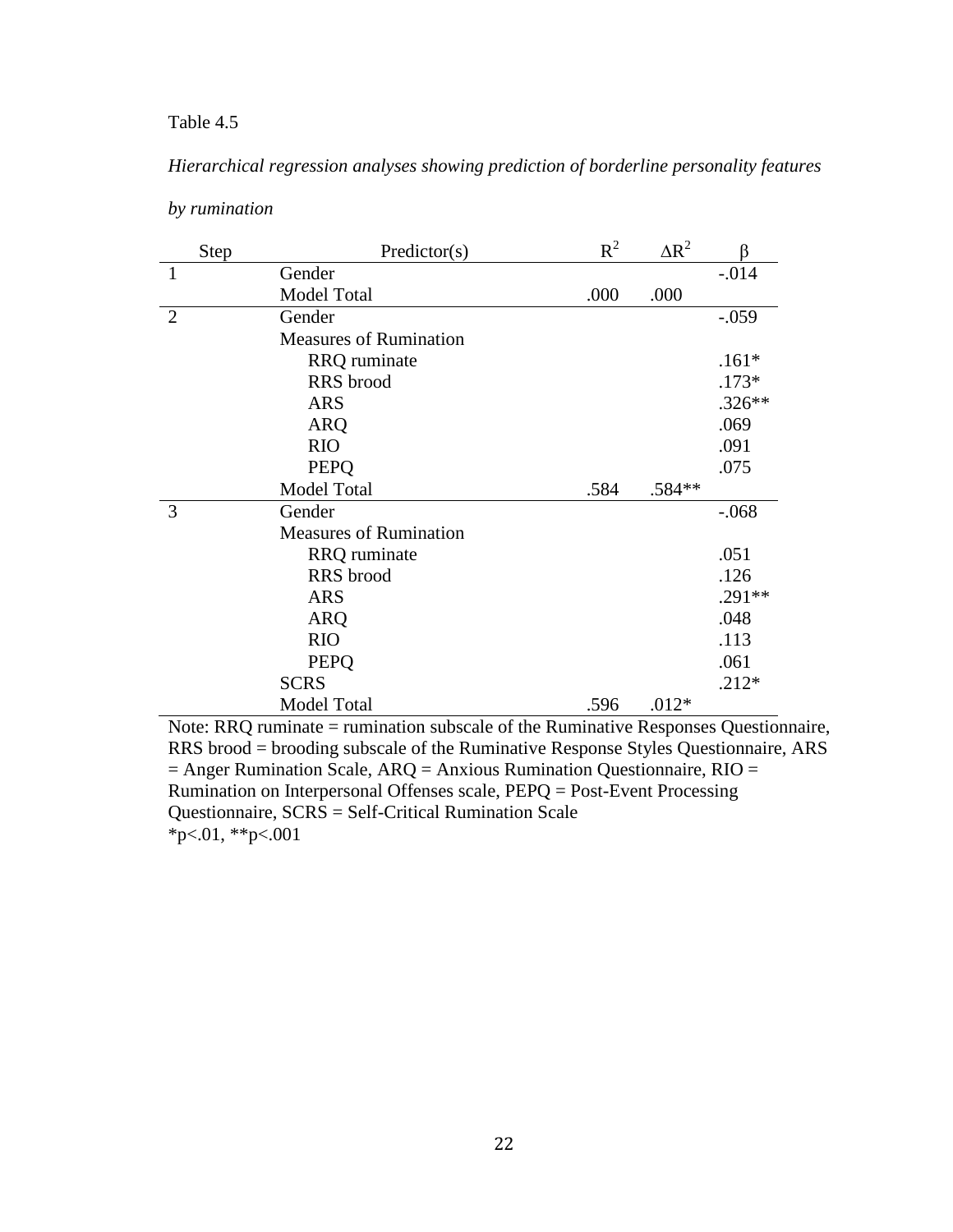# *Hierarchical regression analyses showing prediction of borderline personality features*

|                | Step | Predictor(s)             | $R^2$ | $\Delta R^2$ |          |
|----------------|------|--------------------------|-------|--------------|----------|
| $\mathbf{1}$   |      | Gender                   |       |              | $-.003$  |
|                |      | <b>Model Total</b>       | .000  | .000         |          |
| $\overline{2}$ |      | Gender                   |       |              | .048     |
|                |      | <b>Measures of Shame</b> |       |              |          |
|                |      | <b>ESS</b>               |       |              | .358**   |
|                |      | TOSCA-3 shame            |       |              | .059     |
|                |      | PFQ shame                |       |              | $.310**$ |
|                |      | <b>Model Total</b>       | .416  | $.416**$     |          |
| 3              |      | Gender                   |       |              | $-.027$  |
|                |      | <b>Measures of Shame</b> |       |              |          |
|                |      | <b>ESS</b>               |       |              | .143     |
|                |      | TOSCA-3 shame            |       |              | $-.015$  |
|                |      | PFQ shame                |       |              | $.171*$  |
|                |      | <b>SCRS</b>              |       |              | $.464**$ |
|                |      | <b>Model Total</b>       | .492  | $.076**$     |          |

*by shame and self-critical rumination*

Note: ESS = Experiences of Shame Scale, TOSCA-3 shame = shame subscale of the Test of Self-Conscious Affect scale, PFQ shame = shame subscale of the Personal Feelings Questionnaire, SCRS = Self-Critical Rumination Scale \*p<.01, \*\*p<.001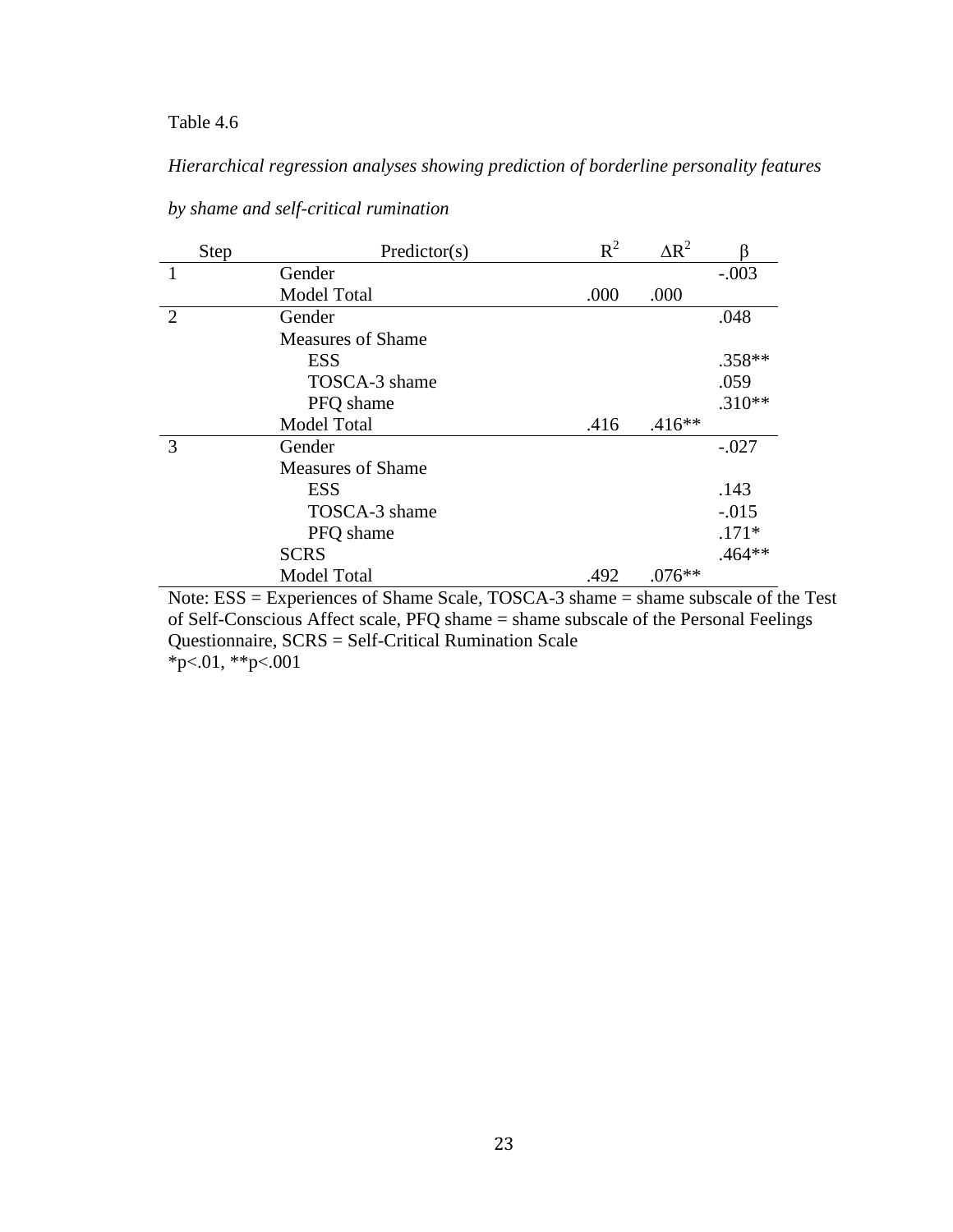number of analyses conducted, only those with p values less than < .01 were considered to be significant. Despite the relatively high correlations between all of the independent variables, all VIF values were well below the suggested maximum value of 10 (Myers, 1990).

The first analysis examined whether the SCRS was a unique predictor of general distress (as measured by the total score of the DASS, described earlier) after accounting for all other measures of rumination described in the methods section. Gender was entered at Step 1 and did not account for significant variance in overall distress ( $R^2$  = .002, beta =  $-.049$ ,  $p = .382$ ). All the measures of rumination were then entered simultaneously at Step 2, resulting in a significant increase in  $R^2$  to .44 ( $p < .001$ ). In the final step, the SCRS was entered, resulting in a significant increase in  $R^2$  to .47 ( $p < .001$ ) indicating that self-critical rumination accounts for significant variance in general distress above and beyond other measures of rumination. In the final model, only anger rumination and self-critical rumination were significant independent predictors of general distress.

The second analysis examined whether the SCRS was a unique predictor of general distress after accounting for the measures of shame described in the methods section. Gender was entered at Step 1 and did not account for significant variance in overall distress ( $R^2$  = .001, beta = -.023,  $p$  = .677). All measures of shame were then entered simultaneously at Step 2, resulting in a significant increase in R<sup>2</sup> to .32 (p < .001). In the final step, the SCRS was entered, resulting in a significant increase in  $R^2$  to .40 (*p* < .001). This indicates that self-critical rumination accounts for significant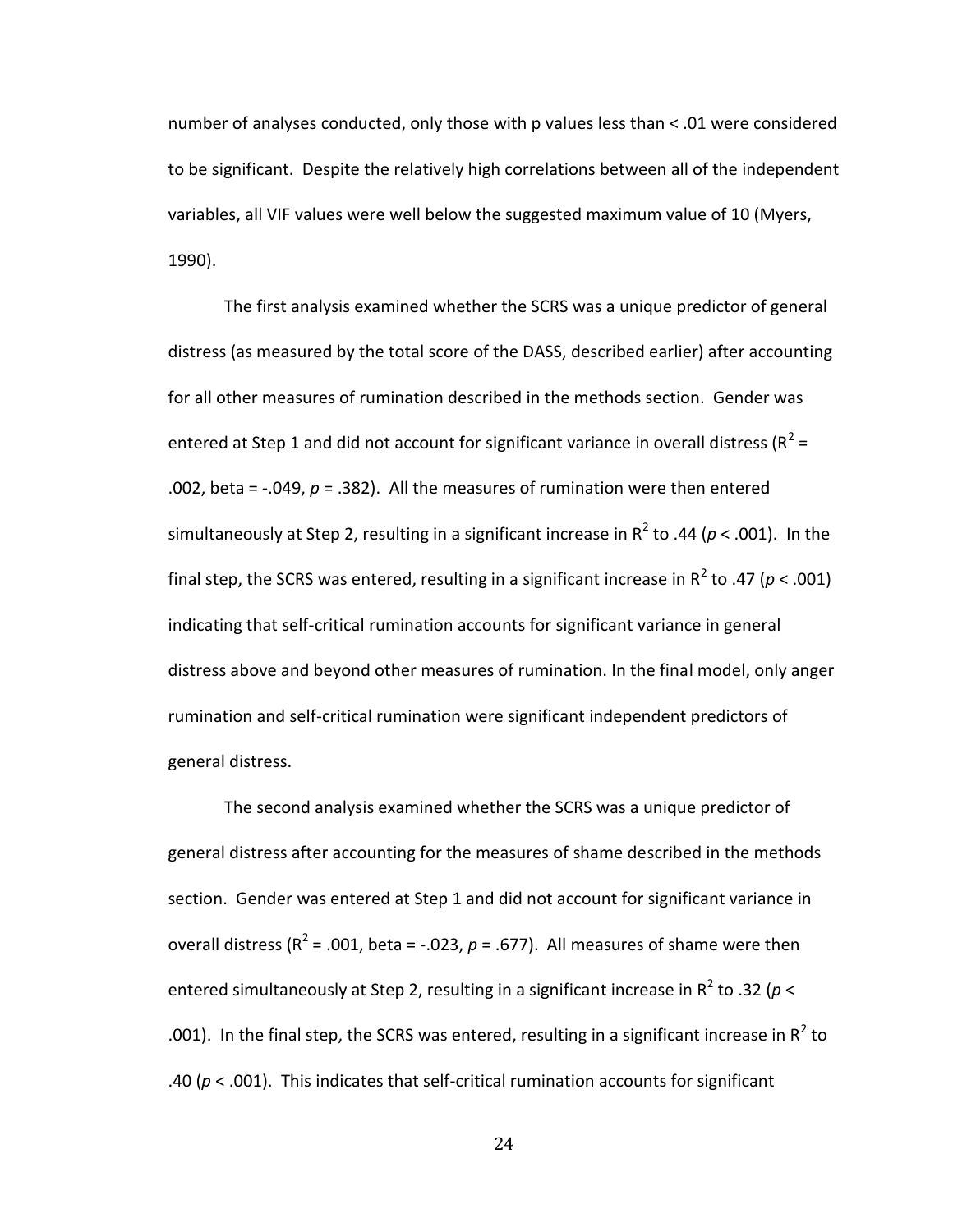variance in general distress above and beyond measures of shame. In the final model, self-critical rumination emerged as the only significant predictor of general distress over all measures of shame.

The third analysis examined whether the SCRS emerged as a unique predictor of borderline personality features above all other measures of rumination. Again gender was entered at Step 1 and did not account for significant variance in borderline personality features ( $R^2$  = .001, beta = -.014,  $p$  = .801). All measures of rumination were then entered simultaneously at Step 2, resulting in a significant increase in R<sup>2</sup> to .58 (*p* < .001). In the final step, the SCRS was entered, resulting in a significant increase in  $R^2$  to .60 ( $p = .002$ ) indicating that self-critical rumination accounts for significant variance in borderline personality features above and beyond other measures of rumination. In the final model, only anger rumination and self-critical rumination were significant predictors of borderline personality features.

The fourth and final analysis examined whether the SCRS was a unique predictor of borderline personality features above all measures of shame. Gender was entered at Step 1 and again did not account for significant variance in borderline personality features ( $R^2$  = .001, beta = -.003,  $p$  = .954). All measures of shame were then entered simultaneously at Step 2, resulting in a significant increase in  $R^2$  to .42 ( $p < .001$ ). In the final step, the SCRS was entered, resulting in a significant increase in  $R^2$  to .49 ( $p < .001$ ) indicating that self-critical rumination accounts for significant variance in borderline personality features above and beyond measures of shame. In the final model, only the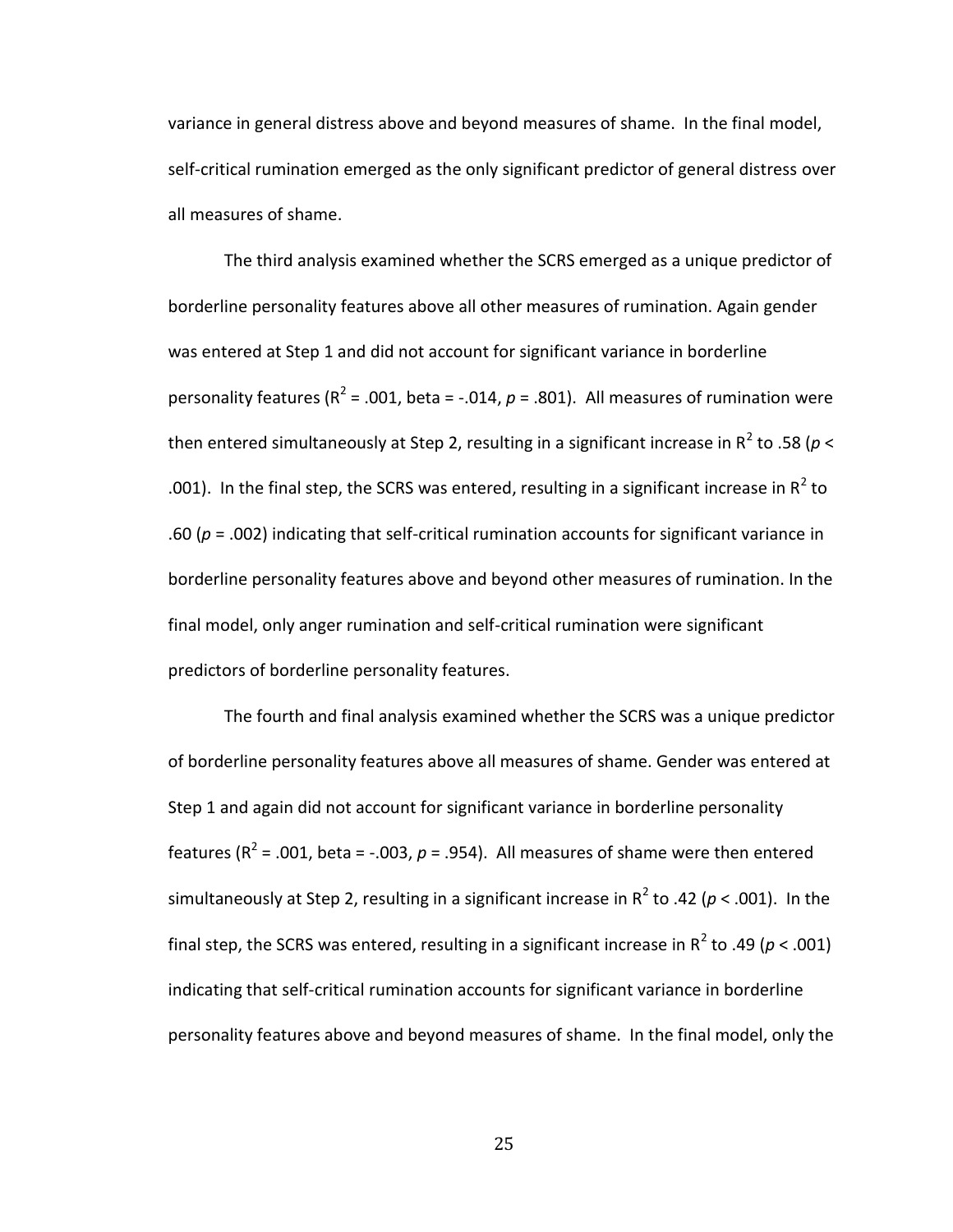PFQ shame scale and self-critical rumination emerged as significant predictors of borderline personality features.

Copyright © Laura M. Smart 2013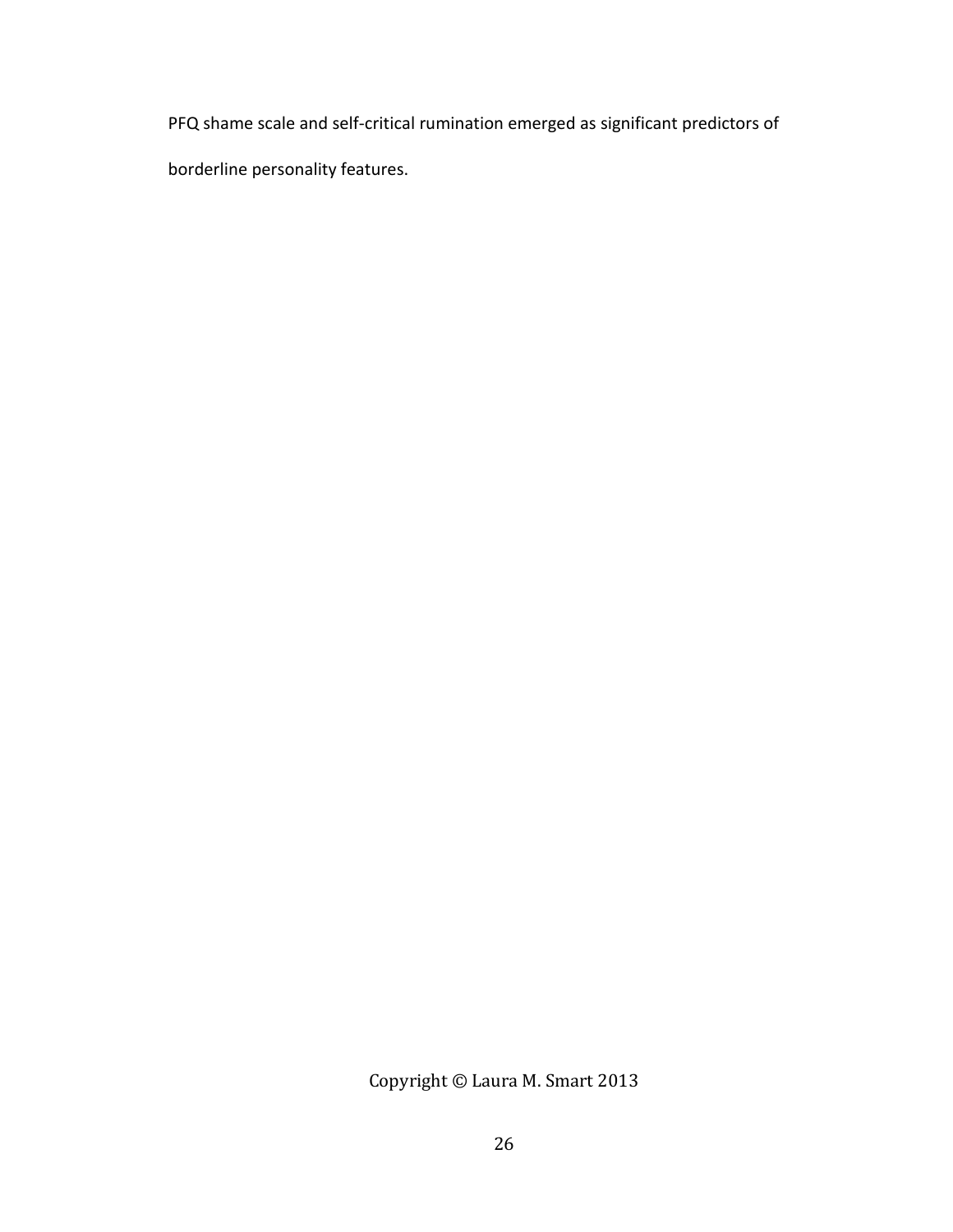#### <span id="page-35-1"></span><span id="page-35-0"></span>*Method*

A second sample was collected to assess test-retest reliability of the SCRS. Participants in this sample were 85 undergraduate students enrolled in introductory psychology classes who completed an online survey for course credit. Of the initial 85 participants, 15 did not respond to the invitation to complete Time 2, leaving a sample of 70 who participated in both time points. The sample was predominantly female (89.9%) and European American (91.3%). Participants were asked to complete a demographic questionnaire and the SCRS at Time 1. Two weeks later they were emailed invitations to re-complete the SCRS. Participants completed Time 2 between 13-37 days after completing Time 1 (M = 16.80 days, SD = 4.02).

#### <span id="page-35-2"></span>*Results and Discussion*

Correlations between scores on Time 1 and Time 2 were calculated. The testretest correlation for the SCRS was .86, indicating good test-retest reliability. A paired sample t test indicated that on average, participants' scores on Time 1 (*M* = 1.90, *SE* = .08) were not significantly different than their scores on Time 2 (*M* = 1.83, *SE* = .08), *t*(68) = 1.81, *p* = .07.

Copyright © Laura M. Smart 2013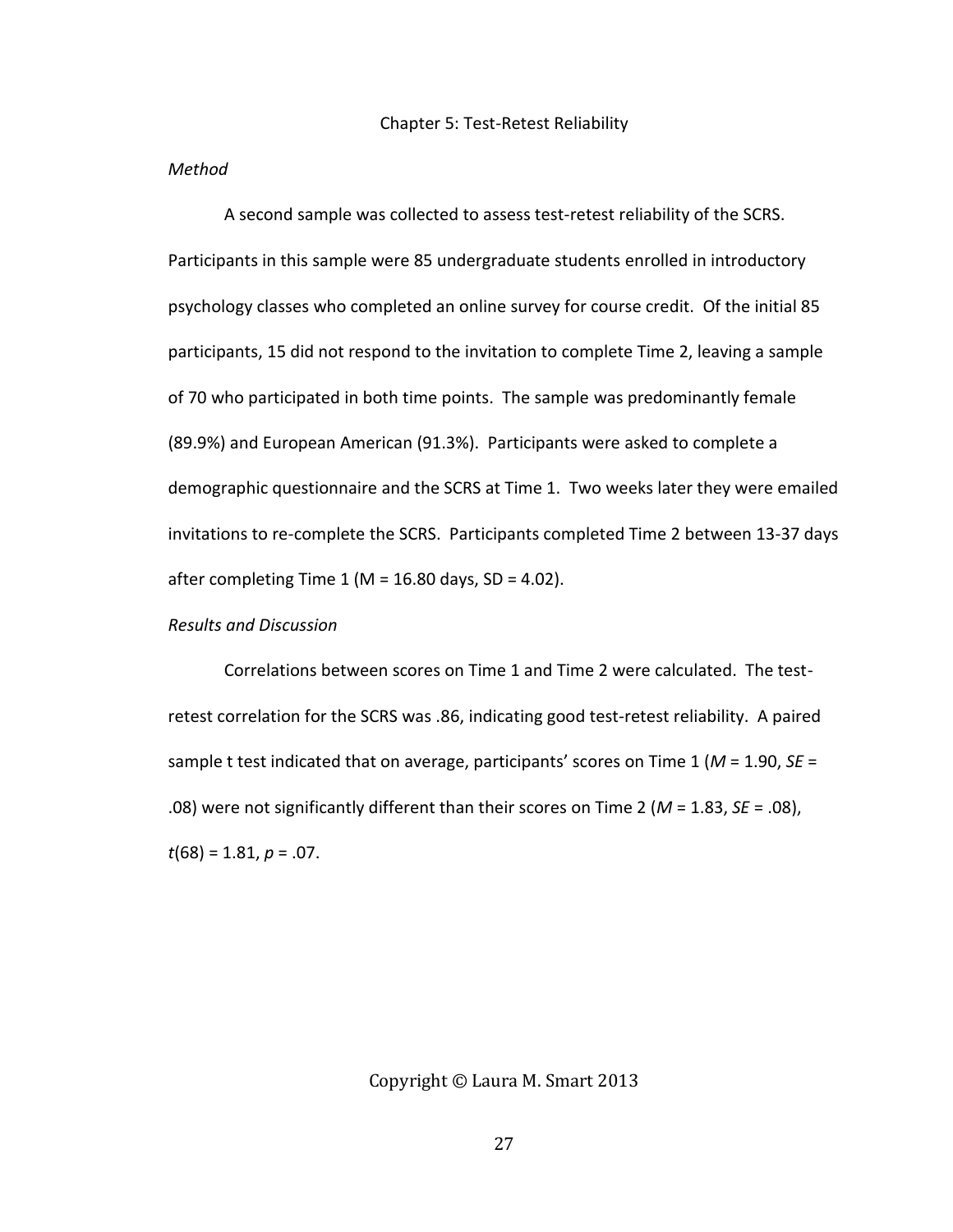#### Chapter 6: General Discussion

<span id="page-36-0"></span>The purpose of this project was to develop a measure of self-critical rumination. Several methods were used to generate items including a writing task administered to both a student sample and a clinical sample as well as adapting items from other validated measures of rumination. Using these methods, a total of thirty-nine items were written. These items were evaluated for content validity and items that were rated as unclear or not adequately measuring self-critical rumination were eliminated from the item pool. Items were also eliminated if they demonstrated excessively high item-total correlations in order to reduce the number of items with redundant content. Following these analyses, twelve items were left in the item pool. These remaining items were then subjected to a factor analysis which indicated that a single-factor solution best fit the data. The final scale also demonstrated excellent internal consistency, good test-retest reliability, and correlated overall in the expected directions with measures of related constructs.

A series of regression analyses were then conducted to determine if the SCRS demonstrated incremental validity in predicting general distress and borderline personality features above and beyond other measures of rumination or shame. In each of the analyses, the SCRS accounted for variance in these dependent variables above and beyond measures of shame alone or measures of other types of rumination. An important criticism of the Ruminative Responses Scale (Nolen-Hoeksema & Morrow, 1991) is that some of the items confound the occurrence of specific depressive symptoms with the tendency to ruminate about these symptoms (Treynor, Gonzalez, &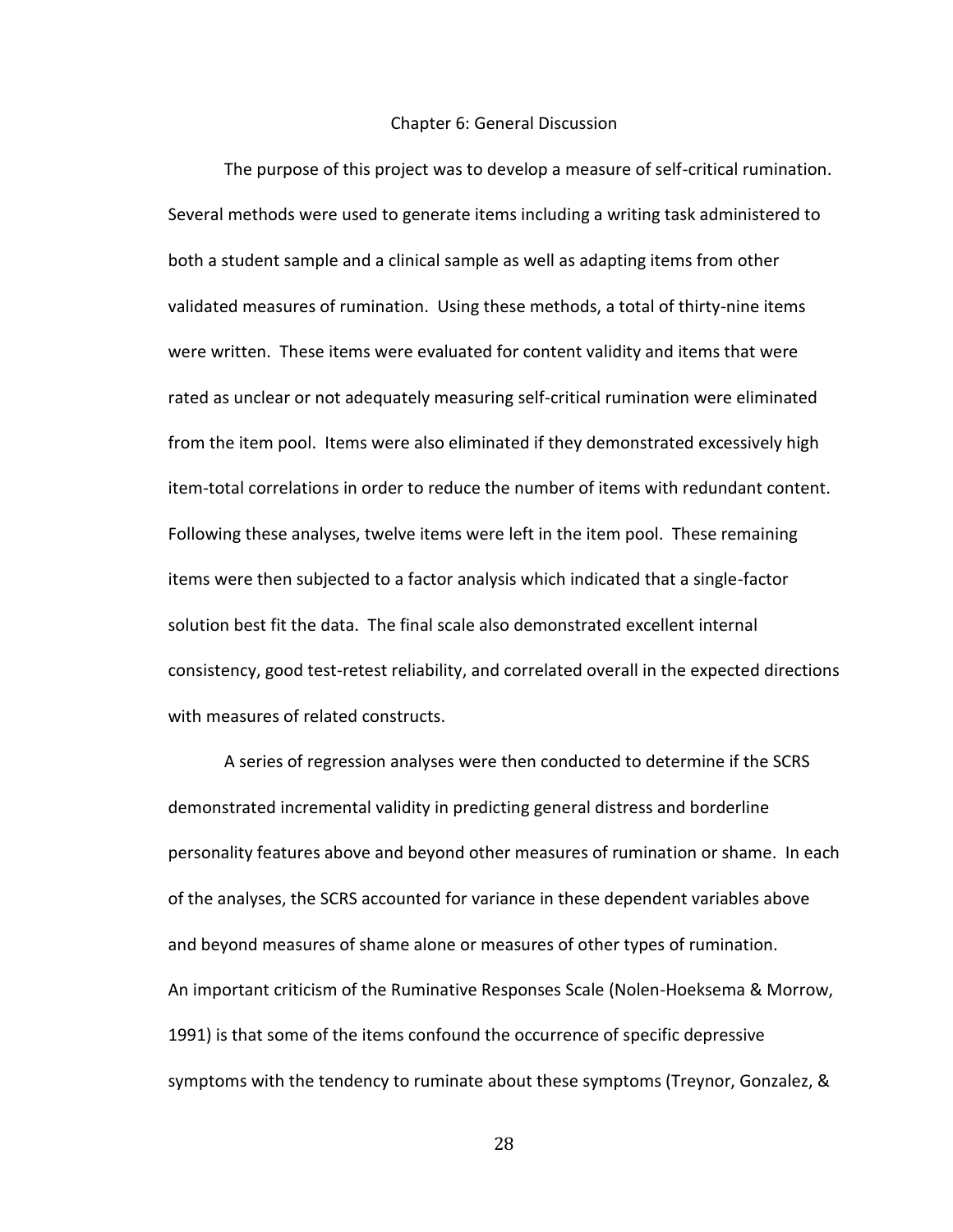Nolen-Hoeksema, 2003). For example, a high score on "think about how alone you feel" could reflect simply feeling alone, rather than ruminating about feeling alone. Similarly, a low score on "think about how hard it is to concentrate" could reflect either not having concentration problems or not ruminating about concentration problems. Several studies have addressed this problem by using only the items that reflect the tendency to ruminate when feeling sad or depressed in general (e.g., "isolate yourself and think about the reasons why you feel sad"), without confounding by the presence or absence of specific symptoms that not all depressed people experience. Similarly, items for the SCRS were written to ask people about their thinking patterns when feeling selfcritical in general.

Several limitations of this study must be noted. Firstly, while both student and clinical samples were used during the creation of the initial item pool, only a student sample was used to validate these items. This process should be replicated in a clinical sample to determine if the psychometric properties of the scale are the same in both populations. Secondly, a confirmatory factor analysis should be conducted on the SCRS in a new sample to determine if the results of the exploratory factor analysis are the same across different samples.

Finally, the SCRS demonstrated large correlations with the other measures of rumination administered. While it is expected that individuals who ruminate on one topic are more likely to also ruminate on other topics, the magnitude of the correlations between the SCRS and these other measures raises some concerns about the independence of self-critical rumination as a construct. Despite these concerns, the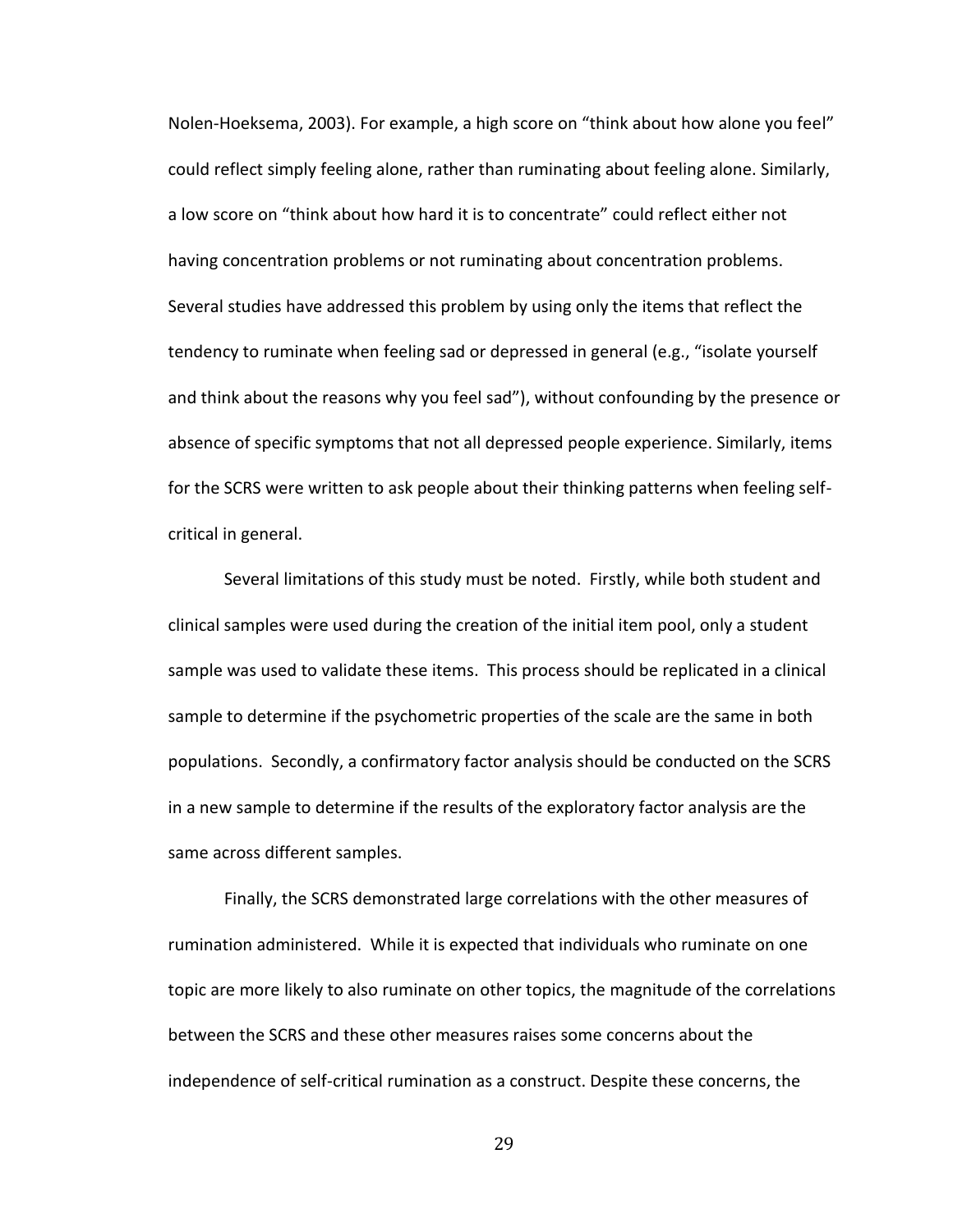ability of the SCRS to predict outcomes such as general distress and borderline personality features above and beyond these other measures is indicative of the SCRS's incremental validity. Future research should attempt to replicate these relationships in other samples in order to resolve this issue. Taken together, these results indicate that SCRS is a valuable addition to the literature on the different forms of rumination.

Copyright © Laura M. Smart 2013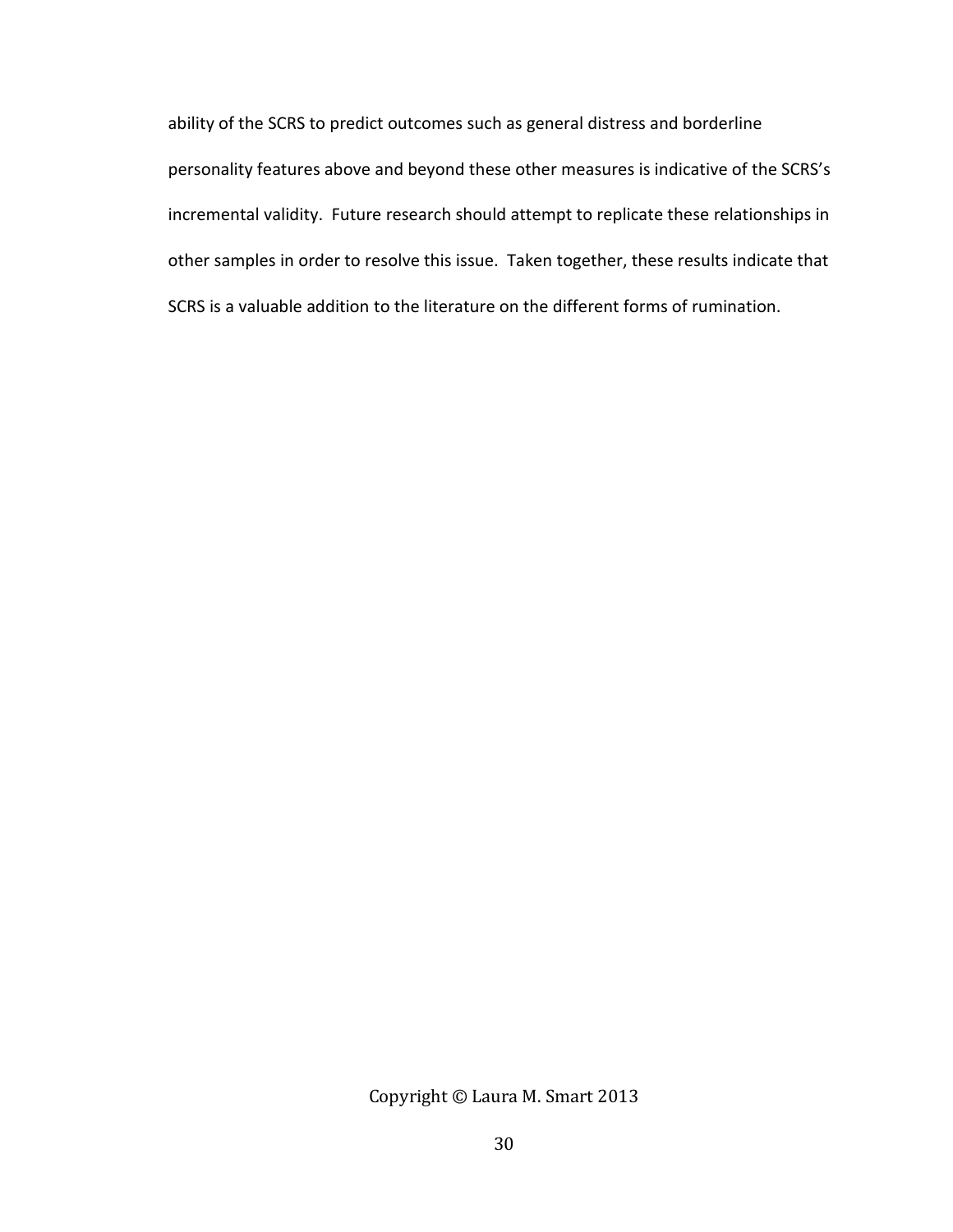#### References

- <span id="page-39-0"></span>Aldao, A., Nolen-Hoeksema, S., & Schweizer, S. (2010). Emotion-regulation strategies across psychopathology: A meta-analytic review. Clinical Psychology Review, 30, 217-237.
- Allan, S., Gilbert, P., & Goss, K. (1994). An exploration of shame measures-II: Psychopathology. Personality and Individual Differences 17(5), 719-722.
- Andrews, B., Qian, M., & Valentine, J. D. (2002). Predicting depressive symptoms with a new measure of shame: The Experiences of Shame Scale. British Journal of Clinical Psychology 41, 29-42.
- Baer, R. A., & Sauer, S. E. (2011). Relationships between depressive rumination, anger rumination, and borderline personality features. Personality Disorders: Theory, Research and Treatment 2(2), 142-150.
- Brown, M. Z., Linehan, M. M., Comtois, K., Murray, A., & Chapman, A. L. (2009). Shame as a prospective predictor of self-inflicted injury in borderline personality disorder: A multi-modal analysis. Behaviour Research & Therapy, 47(10), 815- 822.
- Bushman, B. J., Bonacci, A. M., Pedersen, W. C., Vasquez, E. A., & Miller, N. (2005). Chewing on it can chew you up: Effects of rumination on triggered displaced aggression. Journal of Personality and Social Psychology 88(6), 969-983.
- Ciesla, J. A., & Roberts, J. E. (2007). Rumination, negative cognition, and their interactive effects on depressed mood. Emotion, 7(3), 555-565.
- Cheung, M. P., Gilbert, P. P., & Irons, C. C. (2004). An exploration of shame, social rank and rumination in relation to depression. Personality And Individual Differences, 36(5), 1143-
- Costa, P. T., & McCrae, R. R. (1992). Revised NEO Personality Inventory (NEO-PI-R) and NEO Five-Factor Inventory (NEO-FFI) Professional Manual. PAR, Inc.
- Crowe, M. (2004). Never good enough part 1: Shame or borderline personality disorder? Journal of Psychiatry and Mental Health Nursing, 11(3), 327-334.
- Fergus, T. A., Valentiner, D. P., McGrath, P. B., & Jencius, S. (2010). Shame- and guiltproneness: Relationships with anxiety disorder symptoms in a clinical sample. Journal of Anxiety Disorder, 24, 811-815.
- Gilbert, P. & Miles, J. N. V. (2000). Sensitivity to social put-down: Its relationship to perceptions of social rank, shame, social anxiety, depression, anger, and selfother blame. Personality and Individual Differences, 29, 757-774.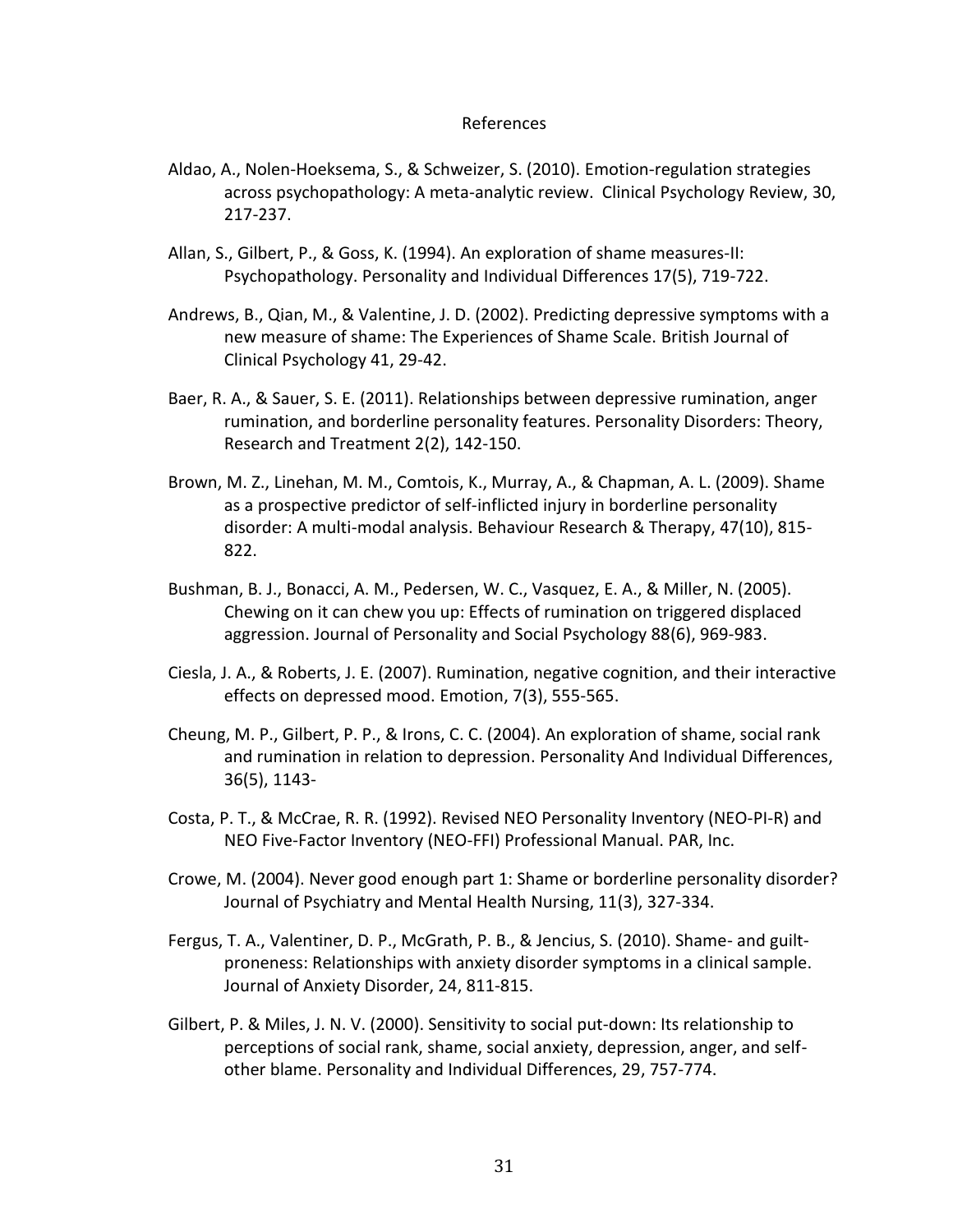- Gilbert, P. & Proctor, S. (2006). Compassionate mind training for people with high shame and self-criticism: Overview and pilot study of a group therapy approach. Clinical *Psychology and Psychotherapy, 13*, 353-379.
- Gilbert, P. (2010). Self-harm in a mixed clinical population: The roles of self-criticism, shame, and social rank. British Journal Of Clinical Psychology, 49(4), 563-576.
- Harder, D. H. & Zalma, A. (1990). Two promising shame and guilt scales: A construct validity Comparison. Journal of Personality Assessment, 55(3), 729-745.
- Harman, R. & Lee, D. (2010). The role of shame and self-critical thinking in the development and maintenance of current threat in post-traumatic stress disorder. Clinical Psychology and Psychotherapy, 17(1), 13-24.
- Hooley, J. M., Ho, D. T., Slater, J., & Lockshin, A. (2010). Pain perception and non-suicidal self-injury: A laboratory investigation. Personality Disorders: Theory, Research and Treatment 1(3), 170-179.
- Jacob, G. A., Hellstern, K., Ower, N., Pillmann, M., Scheel, C., Rüsch, N., & Lieb, K. (2009). Emotional reactions to standardized stimuli in women with borderline personality disorder. The Journal of Nervous and Mental Disease, 197(11), 808- 815.
- Kim, S., Thibodeau, R., & Jorgensen, R. (2011). Shame, guilt, and depressive symptoms: A meta-analytic review. Psychological Bulletin, 137(1), 68-96.
- Lester, D. (1998). The association of shame and guilt with suicidality. The Journal of Social Psychology, 138(4), 535-536.
- Lovibond, S. H. & Lovibond, P. F. (1993). Manual for the Depression Anxiety Stress Scales (DASS), Psychology Foundation Monograph. New South Wales, Australia: University of New South Wales.
- McEvoy, P. M. & Kingsep, P. (2006). The post-event processing questionnaire in a clinical sample with social phobia. Behaviour Research and Therapy, 44, 1689-1697.
- McEvoy, P. M., Mahoney, A. E. J., & Moulds, M. L. (2010). Are worry, rumination and post-event processing one and the same? Development of the repetitive thinking questionnaire. Journal of Anxiety Disorders 24(5), 509-519.
- Mellings, T. & Alden, L. (2000). Cognitive processes in social anxiety: The effects of selffocus, rumination, and anticipatory processing. Behaviour Research and Therapy, 38, 243-257.
- Morey, L. C. (1991). Personality Assessment Inventory Professional Manual. Odessa, FL: Psychological Assessment Resources, Inc.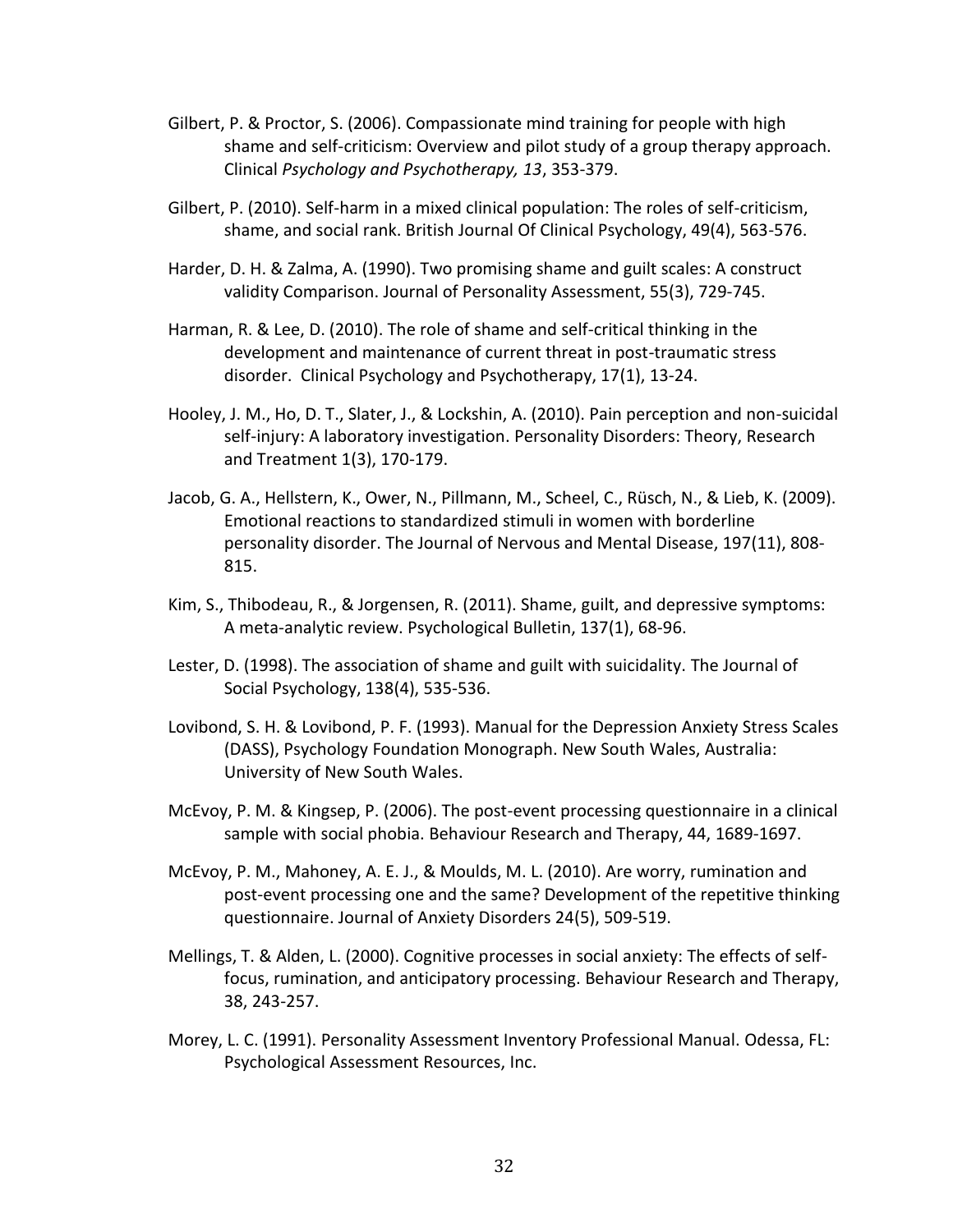- Myers, R. (1990). Classical and Modern Regression with Applications (2nd edition). Boston, MA: Duxbury.
- Neff, K. D. (2003). Development and validation of a scale to measure self-compassion. Self and Identity, 2, 223-250.
- Nolen-Hoeksema, S. (1991). Responses to depression and their effects on the duration of depressive episodes. Journal of Abnormal Psychology, 100(4), 569-582.
- Nolen-Hoeksema, S. & Morrow, J. (1991). A prospective study of depression and posttraumatic stress symptoms after a natural disaster: The 1989 Loma Prieta earthquake. Journal of Personality and Social Psychology, 61, 115-121.
- Nolen-Hoeksema, S., Wisco, B. E., & Lyubomirsky, S. (2008). Rethinking rumination. Perspectives On Psychological Science, 3(5), 400-424.
- Nunnally, J. C. (1978). Psychometric theory (2nd ed.). New York: McGraw-Hill.
- O'Connor, R. C., & Noyce, R. (2008). Personality and cognitive processes: Self-criticism and different types of rumination as predictors of suicidal ideation. Behaviour Research And Therapy, 46(3), 392-401.
- Pineles, S., Street, A., & Koenen, K. C. (2006). The differential relationships of shameproneness and guilt-proneness to psychological and somatization symptoms. Journal of Social and Clinical Psychology, 25(6), 688-704.
- Rector, N., Antony, M., Laposa, J., Kocovski, N., & Swinson, R. (2008) Assessing content domains of repetitive thought in the anxiety spectrum: Rumination and worry in nonclinical and clinically anxious samples. International Journal of Cognitive Therapy, 1, 352-377.
- Roberts, J. E., Gilboa, E. & Gotlib, I. H. (1998). Ruminative response style and vulnerability to episodes of dysphoria: Gender, neuroticism, and episode duration. Cognitive Therapy and Research, 22, 401-423.
- Rüsch, N., Lieb, K., Gottler, Ines, Hermann, C., Schramm, E., Richter, H., Jacob, G. A., Corrigan, P. W., Bohus, M. (2007). Shame and implicit self-concept in women with borderline personality disorder. American Journal of Psychiatry, 164, 500- 508.
- Rusting, C. L. & Nolen-Hoeksema, S. (1998). Regulating responses to anger: Effects of rumination and distraction on angry mood. Journal of Personality and Social Psychology: 74, 790-803.
- Sukhodolsky, D. G., Golub, A., & Cromwell, E. N. (2001). Development and validation of the anger rumination scale. Personality and Individual Differences 31(5), 689- 700.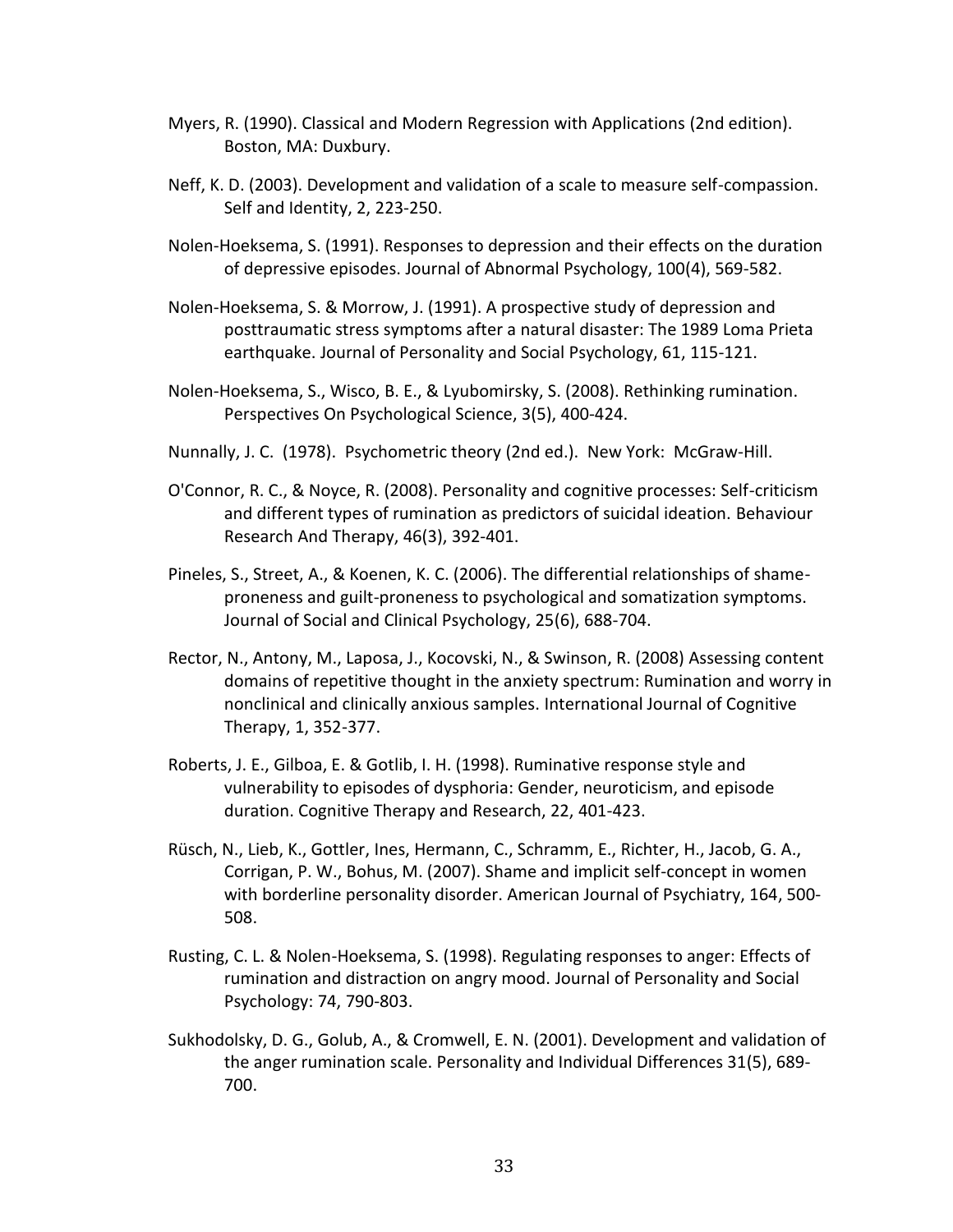Tangney, J.P., Dearing, R. (2002). Shame and guilt. New York: Giulford.

- Tangney, J. P., Miller, R.S., Flicker, L., & Barlow, D. H. (1996). Are shame, guilt, and embarrassment distinct emotions? Journal of Personality and Social Psychology, 70(6), 1256-1269.
- Thompson, R. & Zuroff, D. C. (2004) The Levels of Self-Criticism Scale: Comparative selfcriticism and internalized self-criticism. Personality and Individual Differences, 36, 419-430.
- Tracey, J. L. & Robins, R. W. (2004). Putting the self into self-conscious emotions: A theoretical model. Psychological Inquiry, 15(2), 103-125.
- Trapnell, P.D., & Campbell, J.D. (1999). Private self-consciousness and the five-factor model of personality: Distinguishing rumination from reflection. Journal of Personality and Social Psychology, 76, 284-304.
- Treynor, W., Gonzalez, R., & Nolen-Hoeksema, S. (2003). Rumination reconsidered: A psychometric analysis. Cognitive Therapy and Research, 27, 247-259.
- Upton, B. T., Peters, J. R., Eisenlohr-Moul, T. A., & Baer, R. A. (2012). Relationships between ruminative thought and borderline personality features. Manuscript under review.
- Wade, N. G., Vogel, D. L., Liao, K., & Goldman, D. B. (2008). Measuring state-specific rumination: Development of the Rumination About an Interpersonal Offense Scale. Journal of Counseling Psychology, 55(3), 419-426.